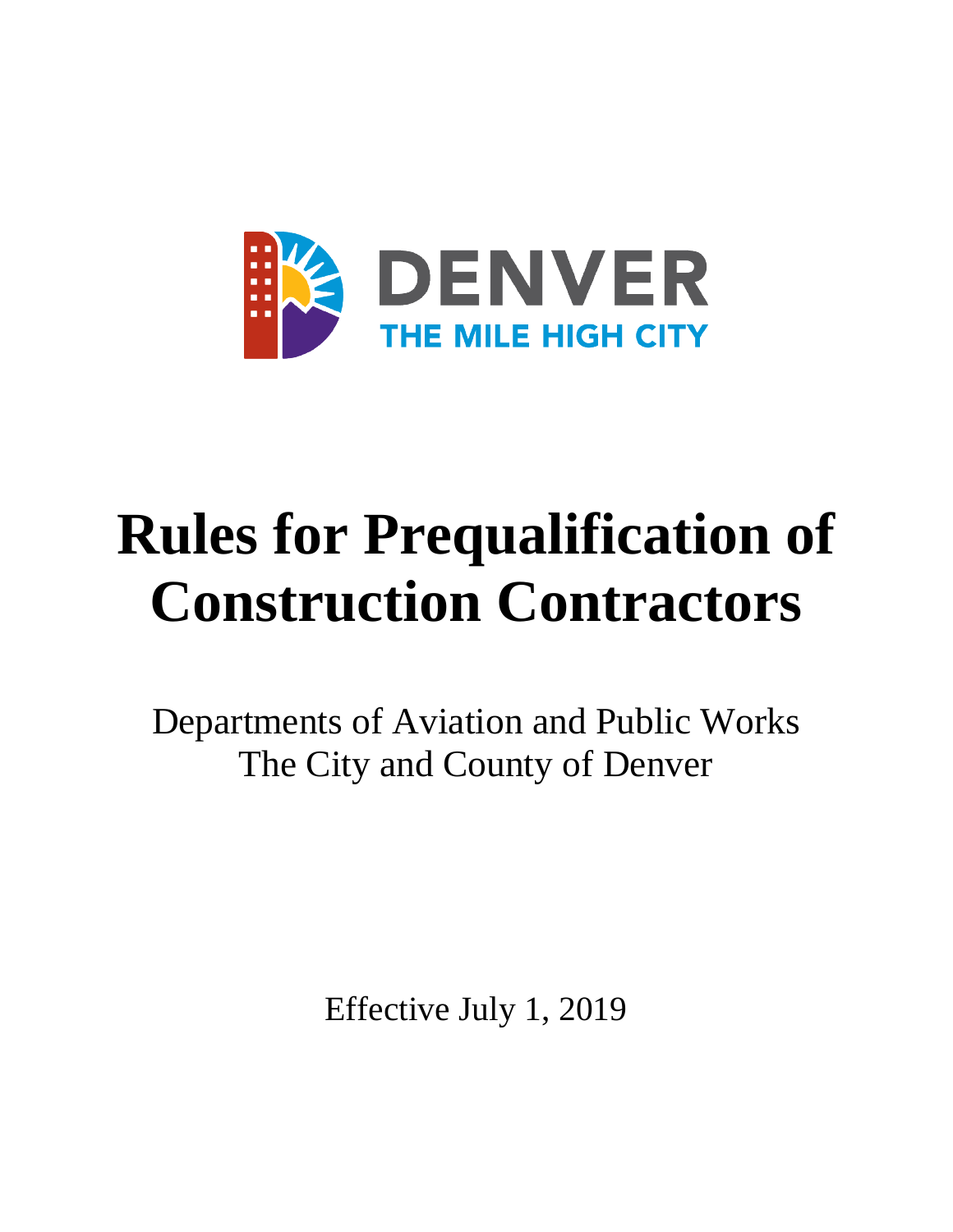# **RULES FOR PREQUALIFICATION OF CONSTRUCTION CONTRACTORS**

## **Departments of Aviation and Public Works of the City and County of Denver**

# **Effective July 1, 2019**

# **Table of Contents**

| 1.01<br>1.02<br>1.03<br>1.04<br>1.05                                 |                                                                                                                                                                                                                                                                                                                           |
|----------------------------------------------------------------------|---------------------------------------------------------------------------------------------------------------------------------------------------------------------------------------------------------------------------------------------------------------------------------------------------------------------------|
|                                                                      |                                                                                                                                                                                                                                                                                                                           |
| 2.01<br>2.02<br>2.03<br>2.04<br>2.05<br>2.06<br>2.07<br>2.08<br>2.09 | How do I know if a contract requires prequalification for bidding? 3<br>What if my company is not prequalified when the contract is advertised for bid?  4<br>Are there exceptions to the general rules requiring prequalification? 4<br>Which construction contracts can my company bid on without being prequalified? 4 |
|                                                                      |                                                                                                                                                                                                                                                                                                                           |
| 3.01<br>3.02<br>3.03<br>3.04<br>3.05                                 | What conditions apply to prequalification for environmental remediation work? 9                                                                                                                                                                                                                                           |
|                                                                      |                                                                                                                                                                                                                                                                                                                           |
| 4.01<br>4.02<br>4.03<br>4.04                                         | Will you count my company's largest jobs over a period of time cumulatively in<br>If a contractor is prequalified in multiple categories, will each category have a different                                                                                                                                             |
| 4.05                                                                 | May a contractor be prequalified by submitting a reviewed financial statement instead                                                                                                                                                                                                                                     |
| 4.06<br>4.07<br>4.08                                                 | Can a prequalified contractor obtain project specific permission to bid on a contract? 10<br>Can a contractor's prequalification financial level be changed?  11<br>What if my company applies for prequalification because a contract under \$1,000,000                                                                  |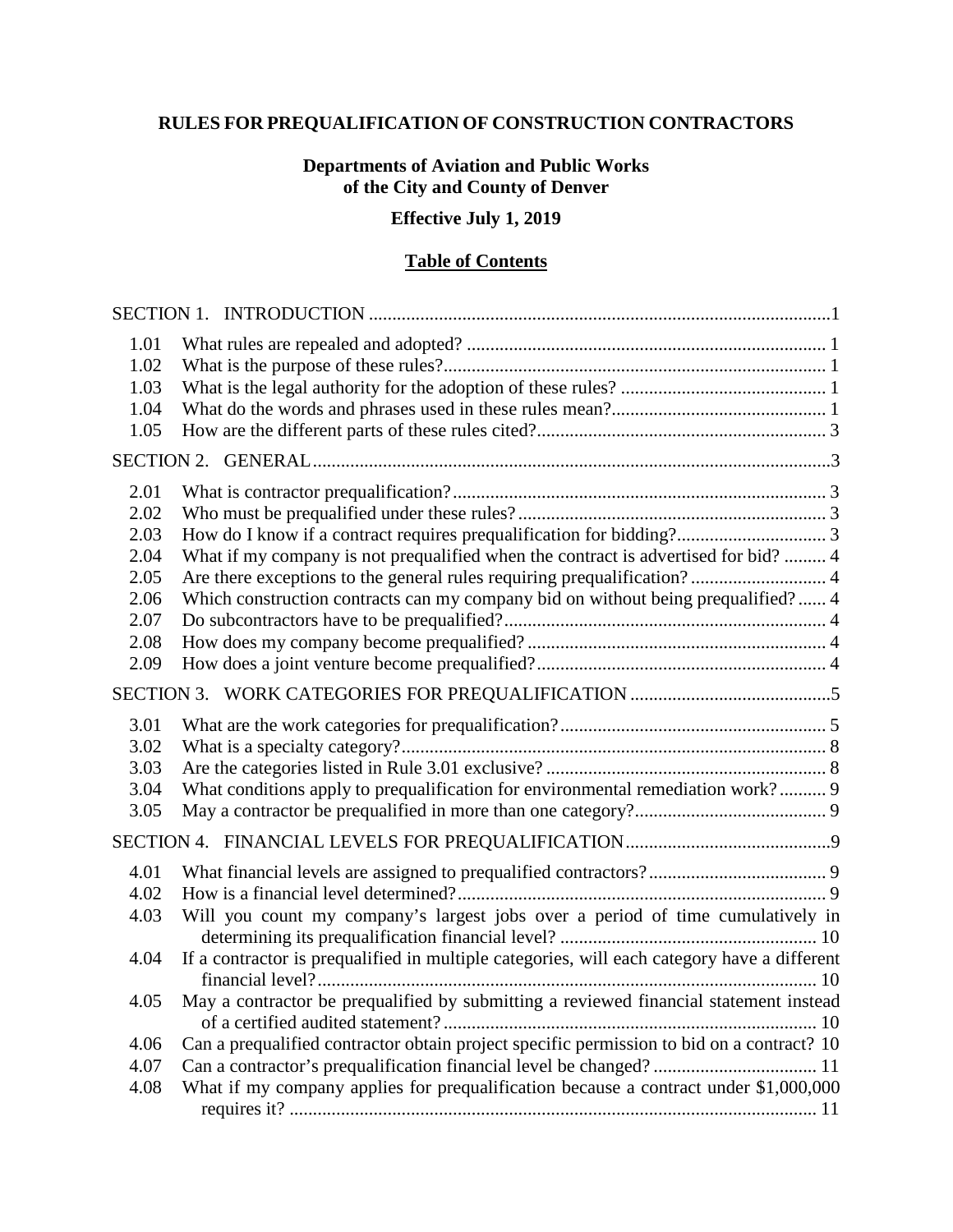| 5.01<br>5.02<br>5.03<br>5.04<br>5.05<br>5.06<br>5.07<br>5.08                 | Does the applicant have sufficient organization, staff, and key personnel? 12<br>Has the applicant demonstrated adequate, safe and reliable contract performance? 12                                                                                                                                   |  |
|------------------------------------------------------------------------------|--------------------------------------------------------------------------------------------------------------------------------------------------------------------------------------------------------------------------------------------------------------------------------------------------------|--|
|                                                                              |                                                                                                                                                                                                                                                                                                        |  |
| 6.01<br>6.02<br>6.03<br>6.04<br>6.05<br>6.06<br>6.07<br>6.08<br>6.09<br>6.10 | What must my company submit as its application for prequalification? 15<br>What application is required for environmental remediation work? 19                                                                                                                                                         |  |
|                                                                              |                                                                                                                                                                                                                                                                                                        |  |
| 7.01<br>7.02<br>7.03<br>7.04<br>7.05<br>7.06                                 |                                                                                                                                                                                                                                                                                                        |  |
|                                                                              |                                                                                                                                                                                                                                                                                                        |  |
| 8.01<br>8.02<br>8.03<br>8.04<br>8.05                                         | What if my company filed its application for renewal on time but we haven't had a                                                                                                                                                                                                                      |  |
| 8.06                                                                         | Are there reporting requirements during my company's prequalification? 22                                                                                                                                                                                                                              |  |
|                                                                              |                                                                                                                                                                                                                                                                                                        |  |
| 9.01<br>9.02<br>9.03<br>9.04<br>9.05<br>9.06                                 | What are the grounds for revoking or suspending prequalification? 22<br>What procedures are followed for denial, suspension or revocation? 23<br>If my company's application is denied or revoked, when may it reapply?  24<br>What is the effect of a company's debarment under § 20-77, D.R.M.C.? 24 |  |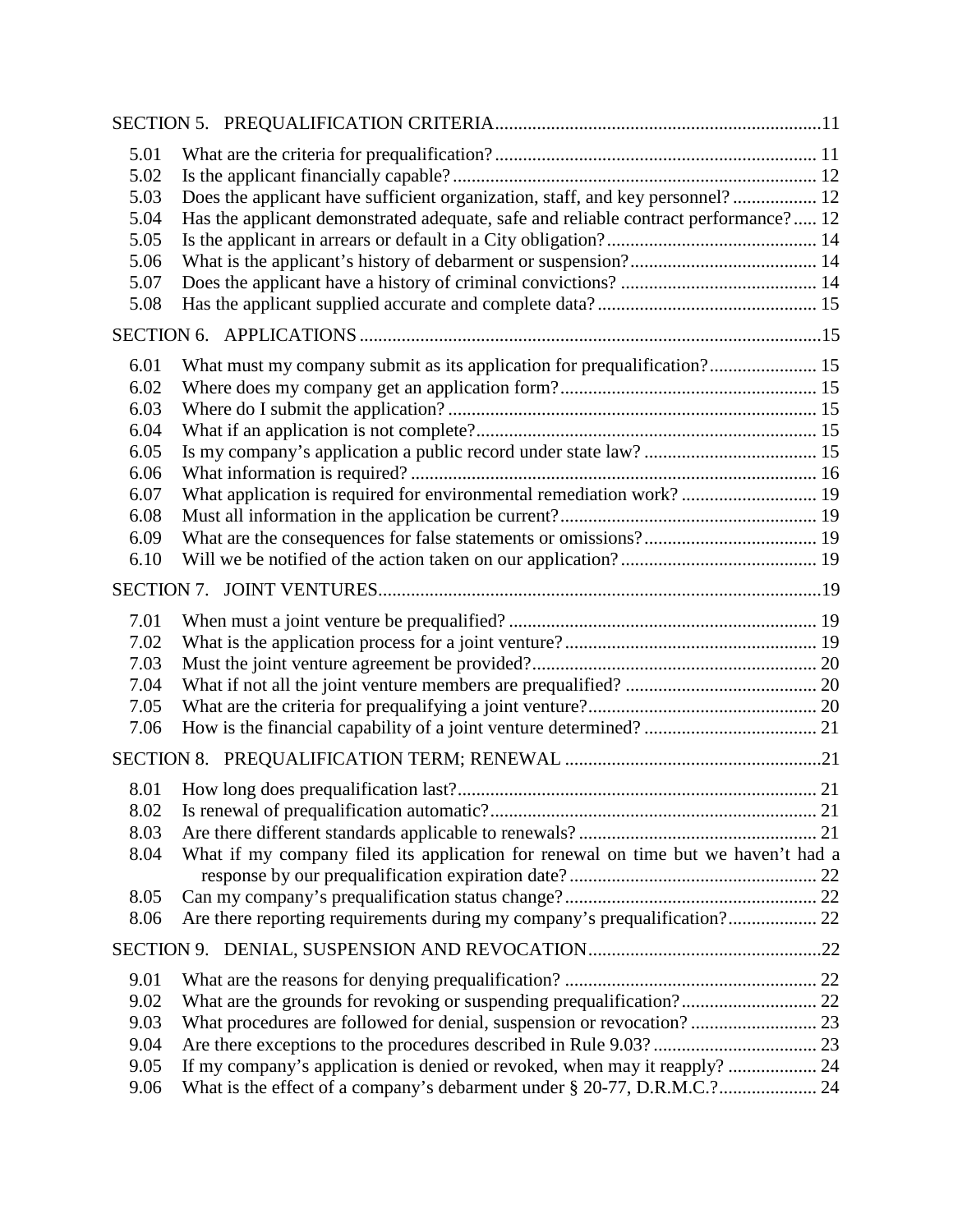| 10.06 How will the transition from the old rules to these revised rules be handled? 27 |  |
|----------------------------------------------------------------------------------------|--|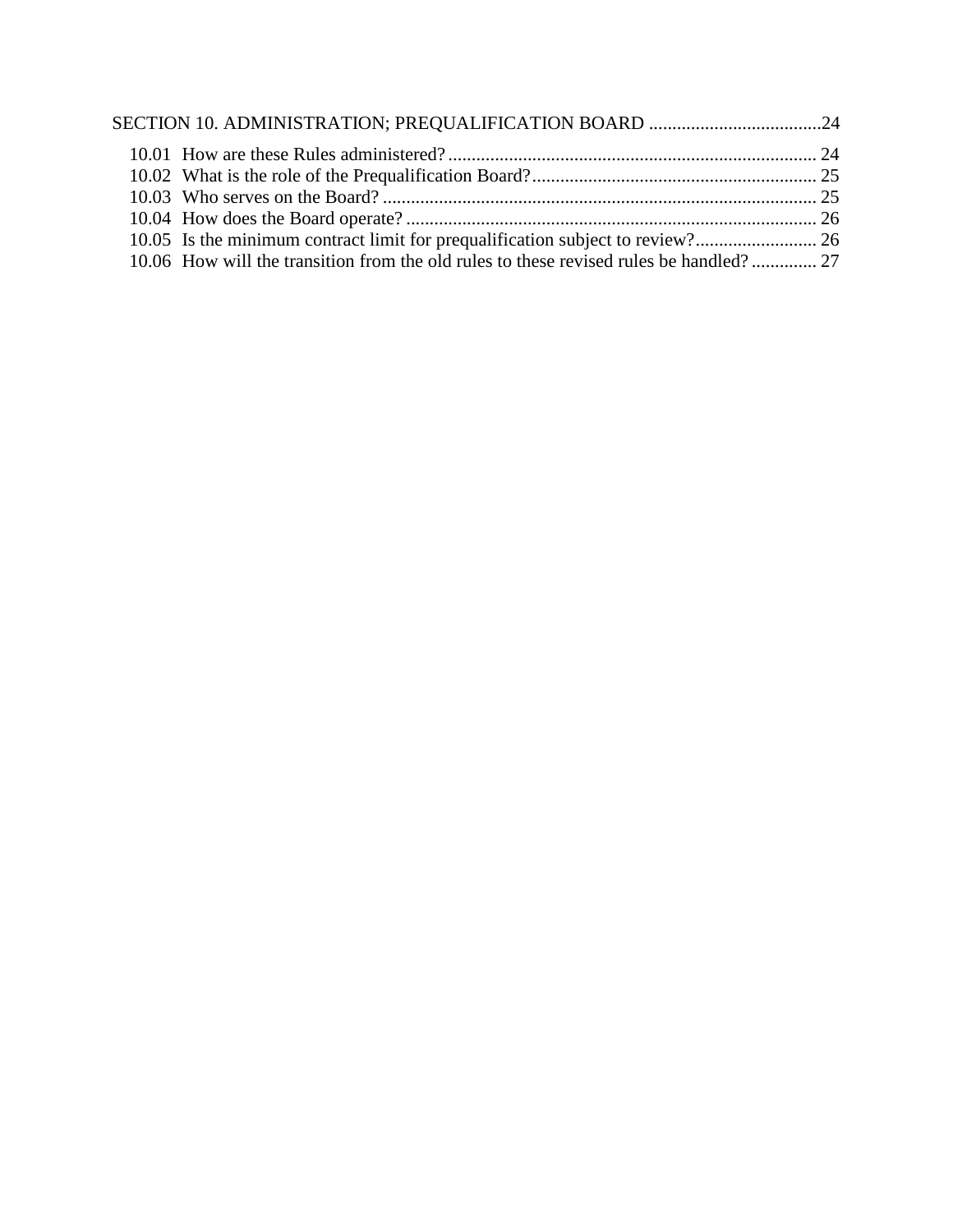#### **RULES FOR PREQUALIFICATION OF CONSTRUCTION CONTRACTORS**

#### **Departments of Aviation and Public Works of the City and County of Denver**

#### **Effective July 1, 2019**

#### **SECTION 1. INTRODUCTION**

#### <span id="page-4-1"></span><span id="page-4-0"></span>**1.01 What rules are repealed and adopted?**

The Rules and Regulations Governing the Prequalification of Contractors Bidding on Construction Contracts for the City and County of Denver are hereby repealed by the Manager of Public Works and are replaced by these rules which are adopted by the Manager of Public Works and the Manager of Aviation, effective on July 1, 2019.

#### <span id="page-4-2"></span>**1.02 What is the purpose of these rules?**

These Rules are adopted to review whether companies bidding and proposing on major construction contracts let by the Department of Public Works or the Department of Aviation have the experience, skill, financial resources and integrity to perform the type and size of work involved, by using a system of contractor prequalification. Each Manager is required by the City Charter to award construction contracts only to responsible or qualified contractors.

Prequalification is not a conclusive determination of responsibility, and a prequalified bidder may be rejected as nonresponsible on the basis of subsequently discovered information. Further, the Managers reserve the right to establish additional qualification criteria and requirements for specific projects, as determined appropriate in the Managers' discretion.

#### <span id="page-4-3"></span>**1.03 What is the legal authority for the adoption of these rules?**

These Rules are adopted by the Managers of Public Works and Aviation under Parts 3 and 11, respectively, of Article II of the Charter of the City and County of Denver, and sections 5-19, 20-56, and 2-91 to 2-100 of the Revised Municipal Code.

#### <span id="page-4-4"></span>**1.04 What do the words and phrases used in these rules mean?**

- a. "Applicant" sometimes referred to as "you" means a contractor or joint venture that wants to bid or propose as the prime contractor on a Department construction contract that has an estimated construction value of \$1,000,000.00 or more or for which prequalification is required for a contract-specific reason.
- b. "Bid" includes a proposal, "bidding" includes submitting a proposal, and "invitation for bids" includes "request for proposals," unless the context in which the word appears clearly shows a contrary intent.
- c. "Bidder" includes a proposer, unless the context in which the word appears clearly shows a contrary intent.
- d. "Board" means the Prequalification Board, a staff working group established by these rules.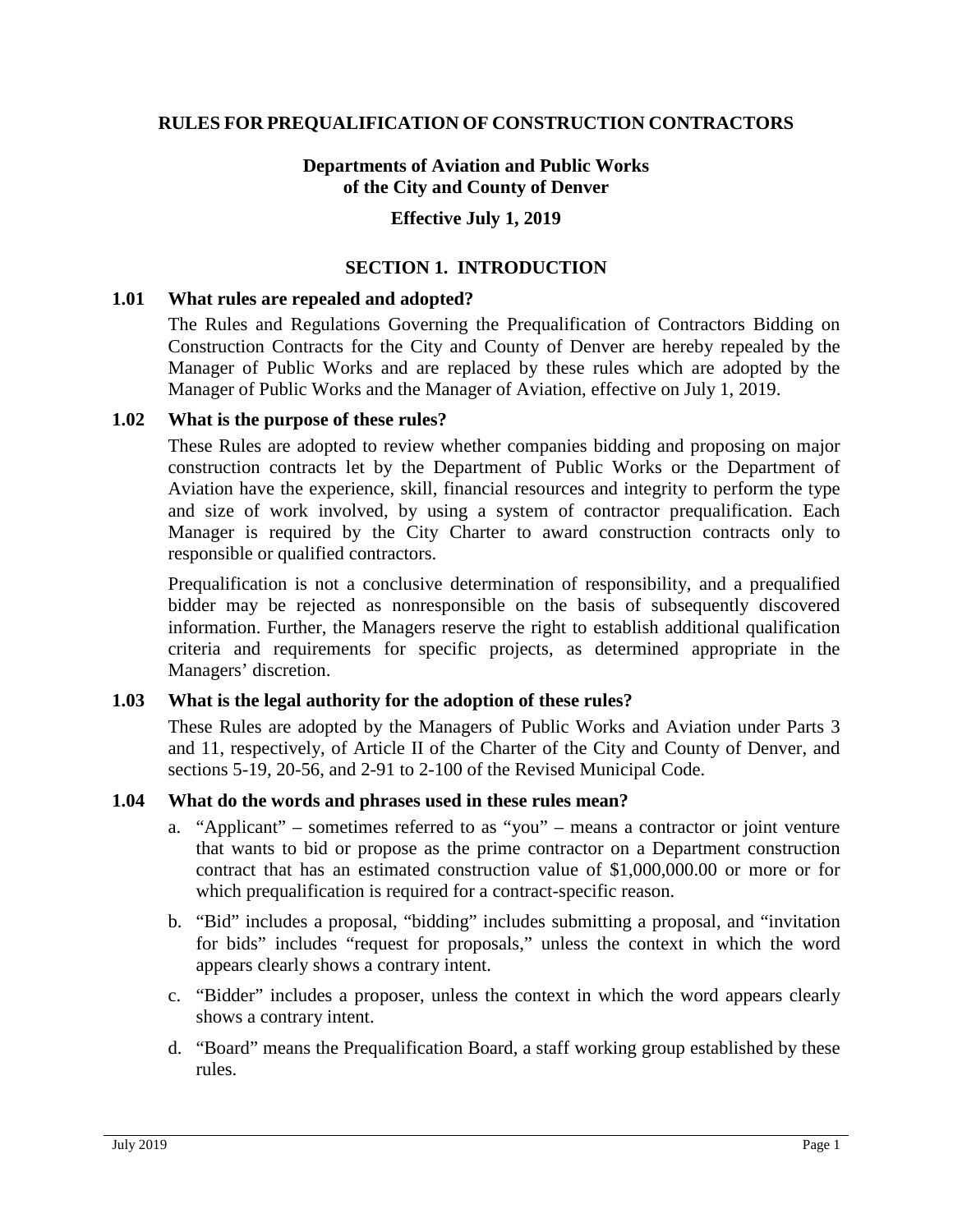- e. "CPA" means a licensed certified public accountant.
- f. "Certified audited financial statement" means a financial statement which has been audited by a CPA in accordance with audit standards published by the American Institute of Certified Public Accountants, and is signed by the CPA, in which the CPA expresses his opinion on the fairness with which the statement represents the financial position, results of operations and changes in financial position of the audited company, and includes current assets, current liabilities, income and expenses during the fiscal year covered by the statement, current value of plant and equipment, and all of the CPA's notes.
- g. "City" means the City and County of Denver.
- h. "Contract" means a construction contract. "Contractor" means a corporation, limited liability company, partnership, sole proprietorship or other type of business entity which is in the construction business.
- i. "Day" means calendar day, unless noted otherwise.
- j. "Debt" means an amount owed to a person or organization for funds borrowed. Debt can be represented by a loan note, bond, mortgage or other instrument stating repayment terms and, if applicable, interest requirements. These different instruments all imply intent to pay back an amount owed by a specific date, which is set forth in the repayment terms.
- k. "Department" means the Department of Public Works or the Department of Aviation, as applicable. "Public Works" means the Department of Public Works, and "Aviation" means the Department of Aviation.
- l. "Design-Build" means a contract for a City project under which the contractor will be responsible for both design and construction of the project.
- m. "Joint venture" means an association of two or more contractors which combines their property, capital, efforts, skills and knowledge for the purpose of bidding on and performing Department contracts, and where each of the contractors is jointly and severally liable for all of the duties and obligations associated with performing any Department contract.
- n. "Manager" means the Manager of Public Works or the Manager of Aviation, as applicable. Whenever these Rules provide that actions may be taken by "the Manager" with respect to any matter, the statement means an action by the Manager of Public Works with respect to a Public Works matter, and an action by the Manager of Aviation with respect to an Aviation matter.
- o. "Net Worth" means the difference between total assets and total liabilities.
- p. "Quick Assets" means cash plus accounts receivable, minus current liabilities.
- q. "Reviewed financial statement" means a financial statement which is signed by a CPA as having been reviewed by such CPA in accordance with review standards published by the American Institute of Certified Public Accountants.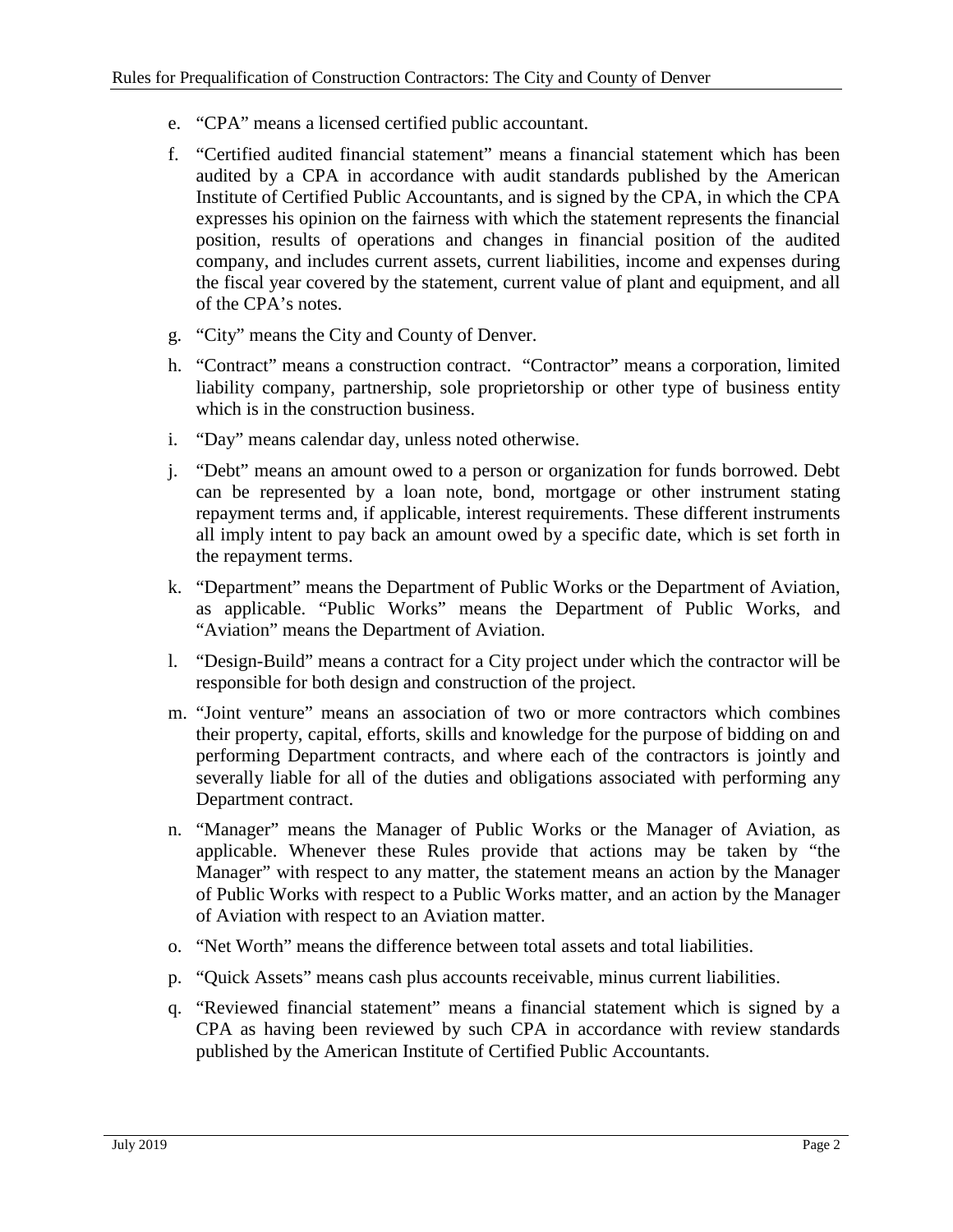- r. "Revocation" means the termination of a contractor's or joint venture's prequalification for submitting bids to the City for Department contracts for which prequalification is required.
- s. "Suspension" means the temporary termination, for a stated period, of a contractor's or joint venture's prequalification for submitting bids to the City for Department contracts for which prequalification is required.
- t. "We" or "us" means the Manager or Department of Public Works or Aviation, as applicable.
- u. "Working Capital" means current assets minus current liabilities.
- v. "You" means an applicant or a prequalified contractor, as applicable.

## <span id="page-6-0"></span>**1.05 How are the different parts of these rules cited?**

These rules consist of major groups called "sections", which contain specific numbered rules. For example, this Rule 1.05 is part of Section 1.

# **SECTION 2. GENERAL**

## <span id="page-6-2"></span><span id="page-6-1"></span>**2.01 What is contractor prequalification?**

Under these rules, contractor prequalification is a status allowing the contractor to bid on the Public Works or Aviation construction contracts listed in Rule 2.02. Prequalification is granted as to categories of work and financial levels, based on a contractor's experience, qualifications and financial capability. Prequalification is not a conclusive determination of responsibility or qualifications by the City, however, and a prequalified bidder may be rejected as nonresponsible or not qualified on the basis of subsequently discovered information. Prequalification status is only one factor considered by Public Works and Aviation in determining who to award a specific contract.

## <span id="page-6-3"></span>**2.02 Who must be prequalified under these rules?**

a. A contractor or a joint venture must be prequalified to bid on:

- a construction contract let by the Department of Aviation or Public Works with an estimated total value at time of bid or proposal of \$1 million or more, or
- any contract, regardless of amount, for which contract-specific prequalification requirements have been established by the Manager.
- b. A contractor or joint venture must be prequalified if it is included as the proposed primary or lead construction contractor for a design-build City project with an estimated total dollar amount of \$1,000,000.00 or more, unless the Manager has waived or modified the prequalification requirements for that project (see Rule  $2.05<sub>b</sub>$ ).

## <span id="page-6-4"></span>**2.03 How do I know if a contract requires prequalification for bidding?**

Public Works or Aviation will determine and include in the contract documents the prequalification requirements for the contract, including the category or categories of work and the financial level of prequalification.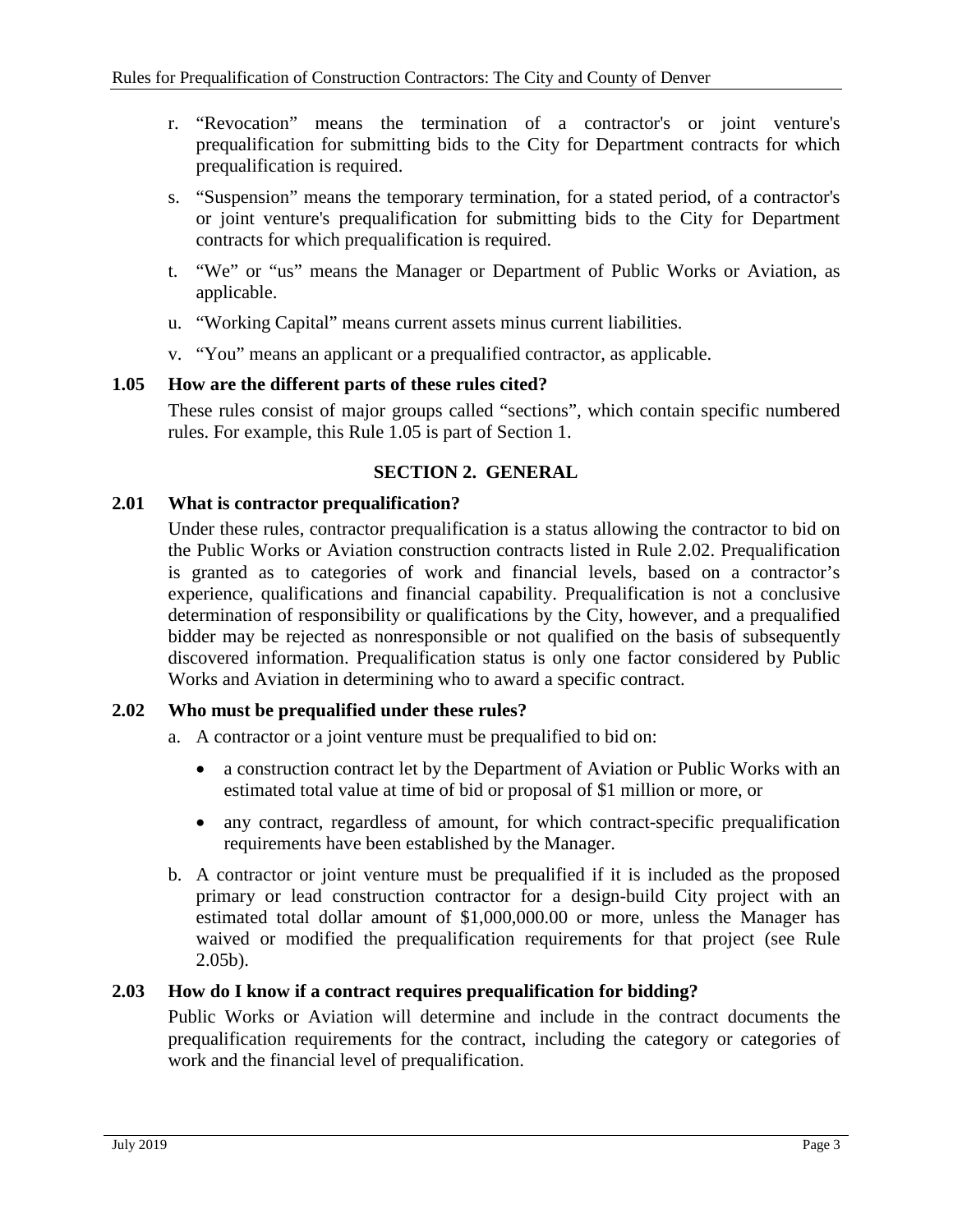## <span id="page-7-0"></span>**2.04 What if my company is not prequalified when the contract is advertised for bid?**

If the contract requires prequalification for bidders, the contract documents will state the number of days prior to bid opening that is the deadline for contractors not then prequalified to submit applications for prequalification. If no deadline is stated in the notice, applications must be received by the Board's office ten days prior to bid opening.

#### <span id="page-7-1"></span>**2.05 Are there exceptions to the general rules requiring prequalification?**

- a. When the Department conducts a competitive selection process for a construction or design-build contract that includes evaluating competing companies' qualifications, the Manager may waive or modify contractor prequalification requirements.
- b. For on-call construction contracts, Aviation or Public Works may not require prequalification, or may require it at a level less than the maximum contract amount. Prequalification requirements for on-call contracts may be based on the size of task or work orders to be issued under the contract and the expectation of the total amount of work which may be outstanding at any time under the contract.
- c. Regardless of contract value, the Manager may establish special contract-specific bidder prequalification requirements for projects which present special circumstances related to public health, welfare or safety. Those contract-specific prequalification requirements will be stated in the contract documents.

# <span id="page-7-2"></span>**2.06 Which construction contracts can my company bid on without being prequalified?** Prequalification is usually not required for contracts with an estimated value of less than \$1,000,000. See Rule 2.05 for exceptions.

## <span id="page-7-3"></span>**2.07 Do subcontractors have to be prequalified?**

Prequalification is not required for subcontractors on a Public Works or Aviation project, unless contract-specific prequalification requirements are stated for subcontractors.

#### <span id="page-7-4"></span>**2.08 How does my company become prequalified?**

A contractor must submit a complete prequalification application. The application must demonstrate that the contractor has the ability, integrity, and financial capability to perform work as a prime contractor in the category and at the financial level for which prequalification is granted.

#### <span id="page-7-5"></span>**2.09 How does a joint venture become prequalified?**

<span id="page-7-6"></span>Section 7 explains prequalification for joint ventures. A joint venture must apply separately for prequalification for each contract on which it seeks to bid; any prequalification which is granted to a joint venture applies only to that contract.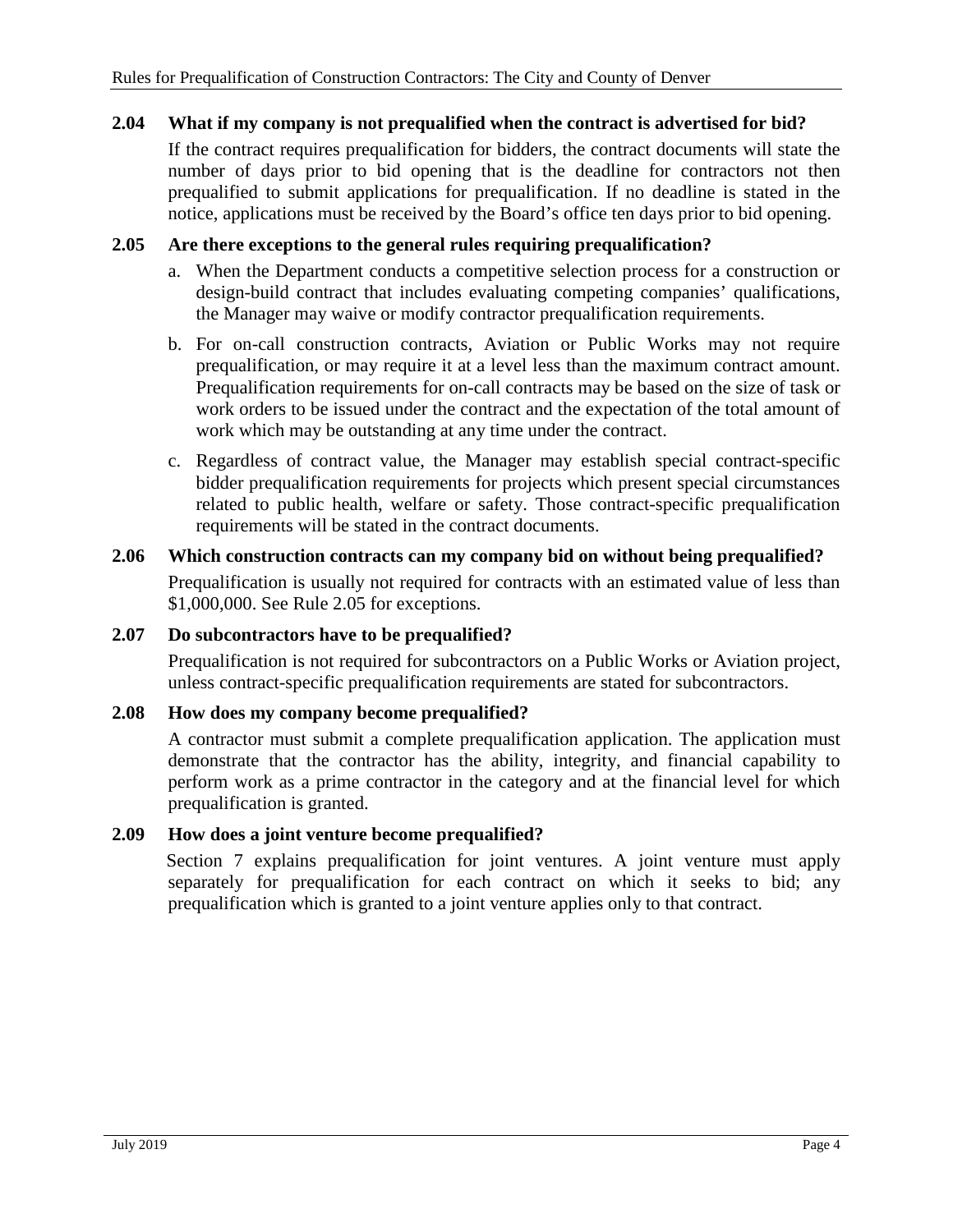# **SECTION 3. WORK CATEGORIES FOR PREQUALIFICATION**

#### <span id="page-8-0"></span>**3.01 What are the work categories for prequalification?**

The main categories of work for which a contractor may be prequalified are set out in the following table:

| 1. CIVIL                                                                                                                                                                                                                                                                                                                                                 |
|----------------------------------------------------------------------------------------------------------------------------------------------------------------------------------------------------------------------------------------------------------------------------------------------------------------------------------------------------------|
| 1A. Heavy Civil<br>Projects with work in at least three disciplines included in the CIVIL categories (1B –<br>1G). To qualify, the category value of the work done in each of the three disciplines<br>must be between 10% and 49% of the final contract amount; otherwise, the project shall<br>be classified based on the predominant (>49%) category. |
| 1B. Excavation and Grading<br>Excavating and grading within or on areas adjacent to the public right-of-way.                                                                                                                                                                                                                                             |
| Excavation includes: trenching, ditch construction, earth moving, mass excavation,<br>import/export and complete in place.                                                                                                                                                                                                                               |
| Grading includes: cut and fill of slopes, soil leveling, land shaping, over lot grading,<br>construction pads, roadway shoulders, intersection grading, backfill for structures and<br>foundations and minor surface drainage.                                                                                                                           |
| Category 1B does not include landscape grading specific to work covered under $1C(1)$<br>or work covered under 1E(3) specific to channel and ponds.                                                                                                                                                                                                      |
| 1C. Landscape                                                                                                                                                                                                                                                                                                                                            |
| 1C(1). Landscape Improvements<br>Improvement of parks, trails, athletic fields, courts, irrigation systems,<br>playgrounds and open spaces. Includes minor demolition, excavation and grading,<br>drainage, restoration and planting associated with minor structures, walks, plazas,<br>parking lots, fencing and installations of site amenities.      |
| 1D. Utilities (Other than Sewer)                                                                                                                                                                                                                                                                                                                         |
| 1D(1). Traffic Signals, Lighting and ITS<br>Construction, operation and maintenance of traffic signal, lighting and intelligent<br>transportation systems.                                                                                                                                                                                               |
| 1D(2). Telecommunications<br>Construction, operation and maintenance of wired and wireless components for<br>voice, data, video, fiber, computer equipment and communication network<br>systems.                                                                                                                                                         |
| 1E. Sewer                                                                                                                                                                                                                                                                                                                                                |
| 1E(1). Pump Stations and Force Mains<br>Storm and sanitary sewer pump/lift stations, force mains, wet wells and associated<br>infrastructure. This category does not include gravity storm or sanitary sewer<br>work, or any potable and reuse water line or associated infrastructure.                                                                  |
|                                                                                                                                                                                                                                                                                                                                                          |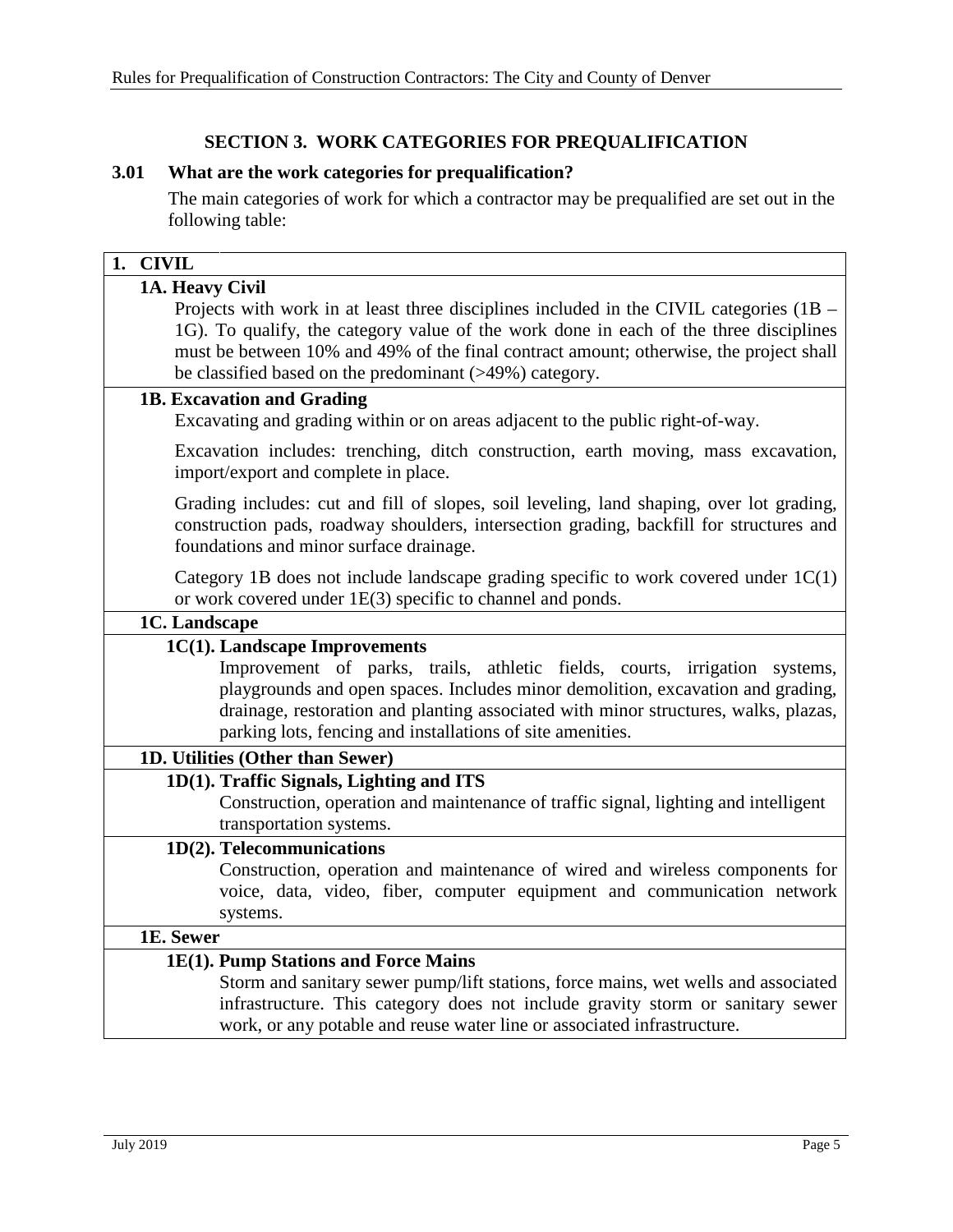| 1E(2). Sewer Rehabilitation                                                                                                                                                                                                                                                                                                                                                                                             |
|-------------------------------------------------------------------------------------------------------------------------------------------------------------------------------------------------------------------------------------------------------------------------------------------------------------------------------------------------------------------------------------------------------------------------|
| Sanitary or storm sewer infrastructure rehabilitation using trenchless technology.<br>Includes: cured-in-place-pipe (CIPP), slip lining, thermoformed pipe, pipe<br>bursting, spin casting and other rehabilitation methods specific to storm and<br>sanitary infrastructure utilizing materials such as resin, epoxy, cementitious and<br>fiberglass products.                                                         |
| 1E(3). Sewer Open Channel and Pond                                                                                                                                                                                                                                                                                                                                                                                      |
| Open channel drainage, detention ponds, water quality features, boulder<br>rundowns, outfalls, channel edging and appurtenances. Includes work associated<br>with storm water improvements/ connections to rivers, gulches, open channels and<br>detention/retention ponds.                                                                                                                                             |
| 1E(4). Piped Sewer                                                                                                                                                                                                                                                                                                                                                                                                      |
| Piped public, gravity sewer systems (rigid or flexible pipe) and appurtenances.<br>Includes storm and/or sanitary systems installed using open cut or tunneling and<br>jacking methods and associated infrastructure. This category does not include<br>potable and reuse water line or associated facilities work, or wastewater treatment<br>plants or forced/pressure sewer systems that are covered under $1E(1)$ . |
| 1F. Roadway and Paving                                                                                                                                                                                                                                                                                                                                                                                                  |
| $1F(1)$ . Asphalt                                                                                                                                                                                                                                                                                                                                                                                                       |
| Paving and milling, including heater repaving, of streets, alleys, parking lots<br>and/or related paving. Also includes laying of asphalt curb, driveways,<br>construction of curb cuts and the installation of minor drainage structures and all<br>incidental work necessary by said paving, including minor excavation and<br>grading.                                                                               |
| 1F(2). Concrete Roadway Paving                                                                                                                                                                                                                                                                                                                                                                                          |
| Concrete streets, alleys, parking lots and/or related paving systems and concrete<br>panel replacement. This includes associated excavation, base course and surface<br>prep work.                                                                                                                                                                                                                                      |
| 1F(3). Concrete Sidewalk, Curb, Gutter and ADA Ramps                                                                                                                                                                                                                                                                                                                                                                    |
| New concrete sidewalk, curb, gutter and/or handicap ramps. Also includes cross<br>pans, gutter overlay, driveways, construction curb cuts, installation of minor<br>drainage structures, minor excavation and grading and incidental work<br>necessitated by the concrete work.                                                                                                                                         |
| 1F(4). Asphalt Pavement Rehabilitation                                                                                                                                                                                                                                                                                                                                                                                  |
| Chip seal, slurry seal, hot-in-place recycling, cape seal, patching, curb repair,<br>utility cut repair, driveway approach repair and modification and crack sealing.                                                                                                                                                                                                                                                   |
| 1F(5). Concrete Pavement Rehabilitation                                                                                                                                                                                                                                                                                                                                                                                 |
| Concrete pavement diamond grinding, spall repairs, hydraulic panel leveling,<br>route and seal, partial panel replacement, sidewalk repair and panel replacement,<br>curb and gutter repair and replacement, joint sealing, surface sealing, joint repair<br>and replacement. Experience in the use of CDOT Class E concrete (6hr, 12hr,)<br>in panel replacement.                                                      |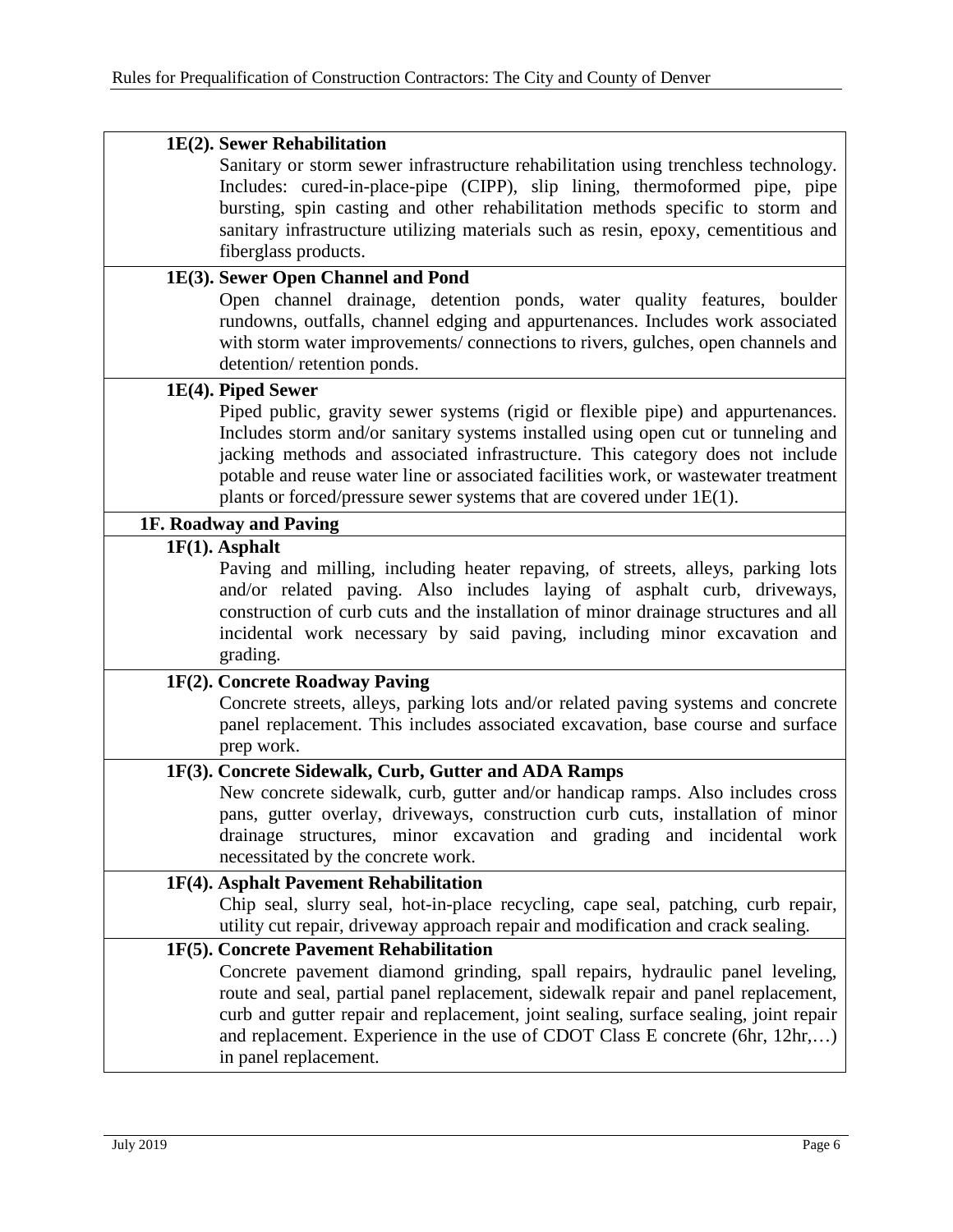| 1G. Structures (other than Buildings)                                                                                                                                                                                                                                                                                                                                                                                                                                                                                                                             |
|-------------------------------------------------------------------------------------------------------------------------------------------------------------------------------------------------------------------------------------------------------------------------------------------------------------------------------------------------------------------------------------------------------------------------------------------------------------------------------------------------------------------------------------------------------------------|
| 1G(1). Major Bridge Work                                                                                                                                                                                                                                                                                                                                                                                                                                                                                                                                          |
| Construction of new bridges and rehabilitation or demolition of existing<br>transportation structures. Distinguished from 1G(2) based on project scope,<br>complexity and size. Category shall apply to significant vehicular bridge work<br>(replacement or major rehabilitation), work on structures located on collector or<br>arterial roads, underpass work with significant retaining wall construction or large<br>(>100') pedestrian bridge projects with additional complexity (ex. railroad or<br>highway crossings, architectural significance, etc.). |
| 1G(2). Minor Bridge Work                                                                                                                                                                                                                                                                                                                                                                                                                                                                                                                                          |
| Construction of new bridges and rehabilitation or demolition of existing<br>transportation structures. Distinguished from 1G(1) based on project scope,<br>complexity and size. Category shall apply to limited vehicular bridge work (minor<br>rehab), work on structures located on local roads, retaining walls, or small (<100')<br>pedestrian bridge projects without additional complexity (ex. bridges over trails or<br>small waterways, using traditional materials, etc.).                                                                              |
| 2. BUILDINGS                                                                                                                                                                                                                                                                                                                                                                                                                                                                                                                                                      |
| 2A. General Building - Unoccupied Buildings                                                                                                                                                                                                                                                                                                                                                                                                                                                                                                                       |
| Existing or new public buildings that are unoccupied throughout construction but will                                                                                                                                                                                                                                                                                                                                                                                                                                                                             |
| be occupied once construction is complete.                                                                                                                                                                                                                                                                                                                                                                                                                                                                                                                        |
| 2B. General Building - Occupied Buildings<br>Public buildings in which the predominate portion must remain functional throughout<br>construction. Functional activities include, but are not limited to: facility access,                                                                                                                                                                                                                                                                                                                                         |
| security, uninterrupted utilities, sequencing and/or transitioning of current and future                                                                                                                                                                                                                                                                                                                                                                                                                                                                          |
| occupants and all emergency response functions.                                                                                                                                                                                                                                                                                                                                                                                                                                                                                                                   |
| 2C. Active High Security Facility Renovation<br>Public buildings and airport facilities in which the predominate portion of the scope<br>includes modification of or access through, on, or to a highly secured facility or facility<br>grounds (i.e. detention center, police facility, courthouse, etc.).                                                                                                                                                                                                                                                       |
| 2D. Building Demolition                                                                                                                                                                                                                                                                                                                                                                                                                                                                                                                                           |
| Demolition of buildings and associated facilities.                                                                                                                                                                                                                                                                                                                                                                                                                                                                                                                |
| 2E. Electrical                                                                                                                                                                                                                                                                                                                                                                                                                                                                                                                                                    |
| Constructing, installing, replacing and renovating electrical systems.                                                                                                                                                                                                                                                                                                                                                                                                                                                                                            |
| 2F. Mechanical                                                                                                                                                                                                                                                                                                                                                                                                                                                                                                                                                    |
| Constructing, reconstructing, modifying, installing and replacing mechanical systems in<br>public structures.                                                                                                                                                                                                                                                                                                                                                                                                                                                     |
| 2G. Roofing<br>Installing and replacing roofing.                                                                                                                                                                                                                                                                                                                                                                                                                                                                                                                  |
| <b>2H. Historic Facilities</b><br>Public buildings which are identified, registered, potential historic landmarks, or defined<br>by national or local jurisdiction, including those facilities that are not officially<br>designated as historic but may include components or features of historic facilities.                                                                                                                                                                                                                                                   |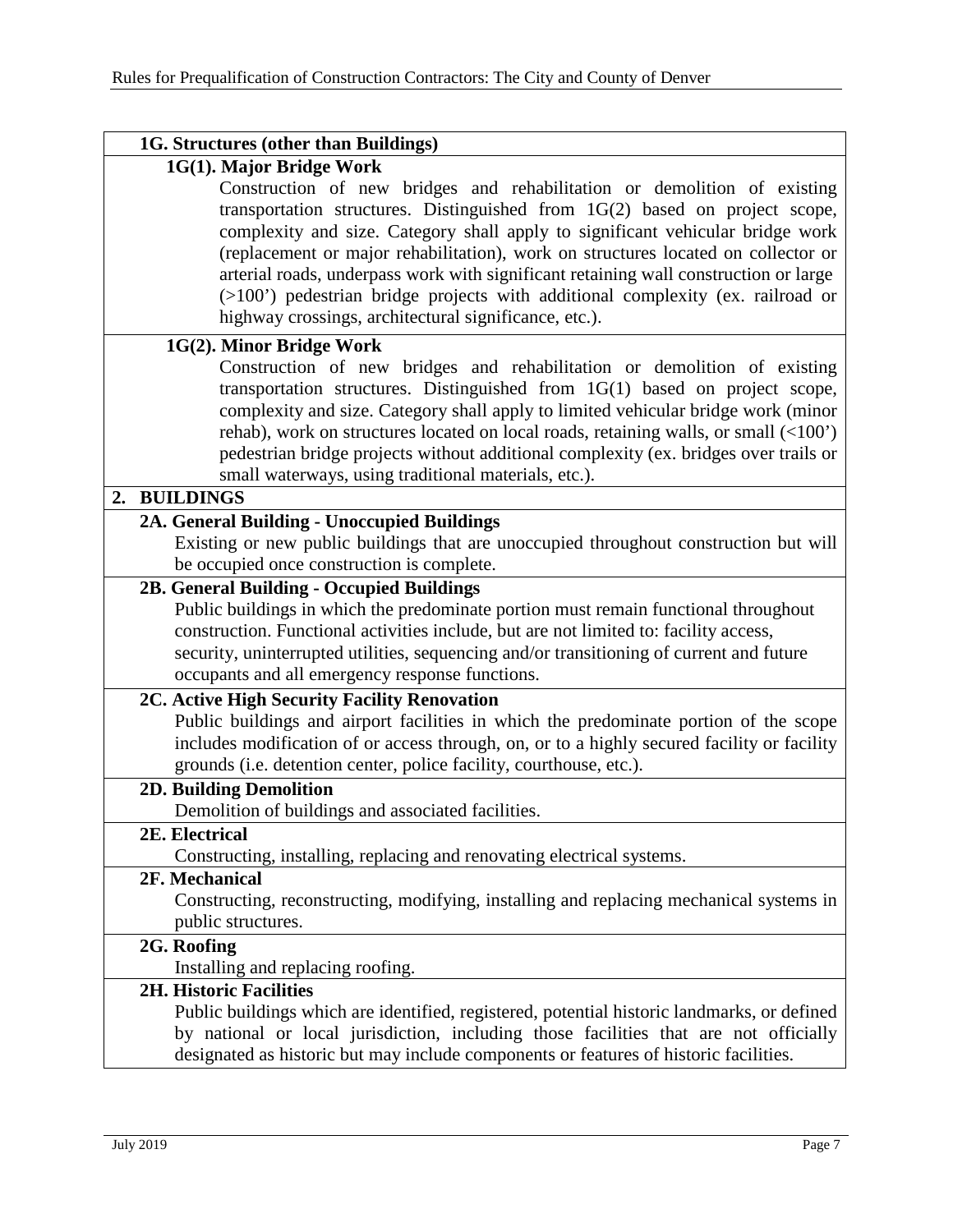#### **2I. Parking Structures - Occupied**

Parking structures in which the predominate portion must remain functional throughout construction.

#### **2J. Structural Rehabilitation - Occupied**

Rehabilitation of buildings in which the predominate portion must remain functional throughout construction.

## **3. AIRPORT**

#### **3A. Millwright**

Installation, movement and/or reassembling of equipment and machinery primarily related to jet bridges, the baggage system and other steel fabrications.

#### **3B. Baggage Handling System (BHS)**

Installation and repair of equipment, machinery and controls related to airport baggage handling systems at CAT X airports.

#### **3C. Concrete Airfield Paving**

Concrete runways, taxiways and aprons and/or related paving items, and concrete panel replacement. Includes associated excavation, full pavement section, and surface prep work. Experience in the use of FAA specifications and quality control requirements at a commercial airport.

#### **3D. Airfield Lighting**

Removal, installation, and rehabilitation of airfield visual aids including runway and taxiway lighting, markings, signs and NAV AIDS. Experience in the use of FAA specifications and quality control requirements at a commercial airport.

#### **4. SPECIALTY CATEGORY**

#### <span id="page-11-0"></span>**3.02 What is a specialty category?**

A specialty prequalification category is for work not included in a regular category or subcategory. The Board may create a specialty category when required for a specific contract. The Board will issue a brief written statement of the work and the criteria for prequalification in that specialty, which will be available on request from the Board's office. A specialty prequalification category will exist only until the contract for which it was established has been awarded. The Managers do not intend to maintain prequalification of contractors in specialty categories not needed for City construction projects. However, at the Manager's direction, the Board will maintain a specialty category for a specific period beyond contract award when it appears likely that future City construction projects will require bidders to be prequalified in that specialty within the next six months.

#### <span id="page-11-1"></span>**3.03 Are the categories listed in Rule 3.01 exclusive?**

The Board may in its discretion create, modify and delete special prequalification subcategories within the general categories. If it does so, it will prepare a brief written statement of the work applicable to that subcategory. A copy of each such statement will be available on request from the Board's office. Nothing in this Rule requires the Board to create special subcategories, except as directed by the Manager.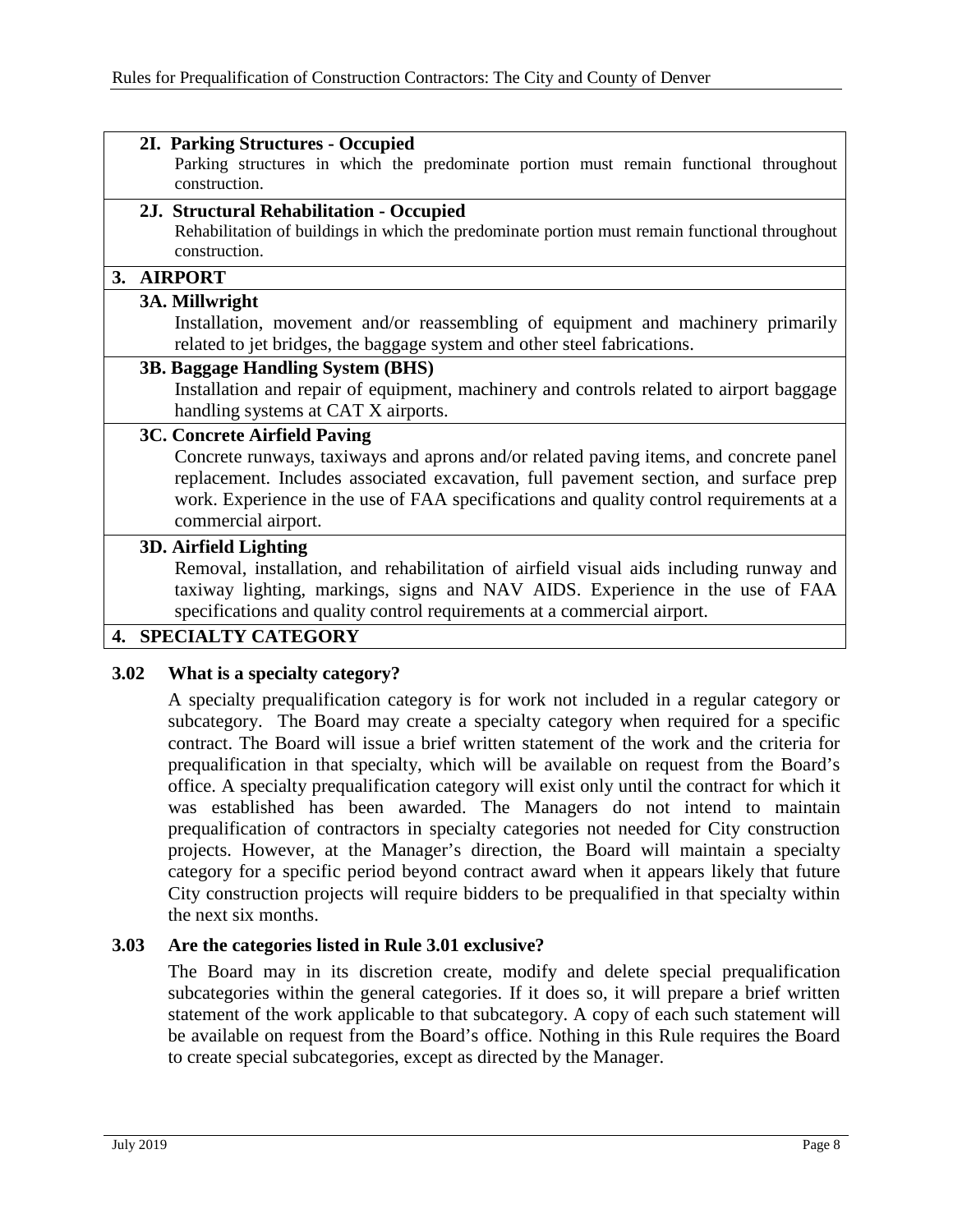## <span id="page-12-0"></span>**3.04 What conditions apply to prequalification for environmental remediation work?**

Because of the critical health and safety issues involved in the work of environmental assessment and remediation, Denver Department of Public Health & Environment evaluates contractors interested in their work directly; a Contractor's Prequalification Application is no longer required.

#### <span id="page-12-1"></span>**3.05 May a contractor be prequalified in more than one category?**

A contractor may be prequalified in more than one category if its application shows that it meets the prequalification criteria and has successfully performed work in each category. See Rule 4.04 about financial limits for multiple-category contractors.

#### **SECTION 4. FINANCIAL LEVELS FOR PREQUALIFICATION**

#### <span id="page-12-3"></span><span id="page-12-2"></span>**4.01 What financial levels are assigned to prequalified contractors?**

A contractor who is granted prequalification will be assigned a financial level. Contractors will be permitted to bid on contracts whose advertised prequalification category financial level does not exceed the contractor's assigned financial level, in the category for which the contractor has been prequalified. You are not prohibited from submitting a bid that is higher than your financial level, so long as you have been granted prequalification at or above the financial level required by the Department for the bid. For example, a contractor who is prequalified in General Building at \$15,000,000 may bid on any project requiring prequalification in General Building at or below \$15,000,000 level. In the event the contractors' bid submitted is \$15,000,001, the contractor is still qualified to bid on the project.

The following table lists the financial levels for which prequalification may be granted, correlated to the type of financial statement which is required to be submitted for such levels:

| <b>FINANCIAL</b> | TYPE OF FINANCIAL STATEMENT:                      |  |
|------------------|---------------------------------------------------|--|
| <b>LEVELS</b>    |                                                   |  |
| \$1,500,000      |                                                   |  |
| \$3,000.000      | Reviewed Statement or Certified Audited Statement |  |
| \$6,000.000      |                                                   |  |
| \$9,000,000      |                                                   |  |
| \$12,000,000     |                                                   |  |
| \$15,000,000     |                                                   |  |
| \$18,000,000     | Certified Audited Statement only                  |  |
| \$20,000,000     |                                                   |  |
| \$25,000,000     |                                                   |  |
| \$50,000,000     |                                                   |  |

## <span id="page-12-4"></span>**4.02 How is a financial level determined?**

The financial level assigned to a prequalified contractor reflects its financial capability, as determined under Rule 5.02.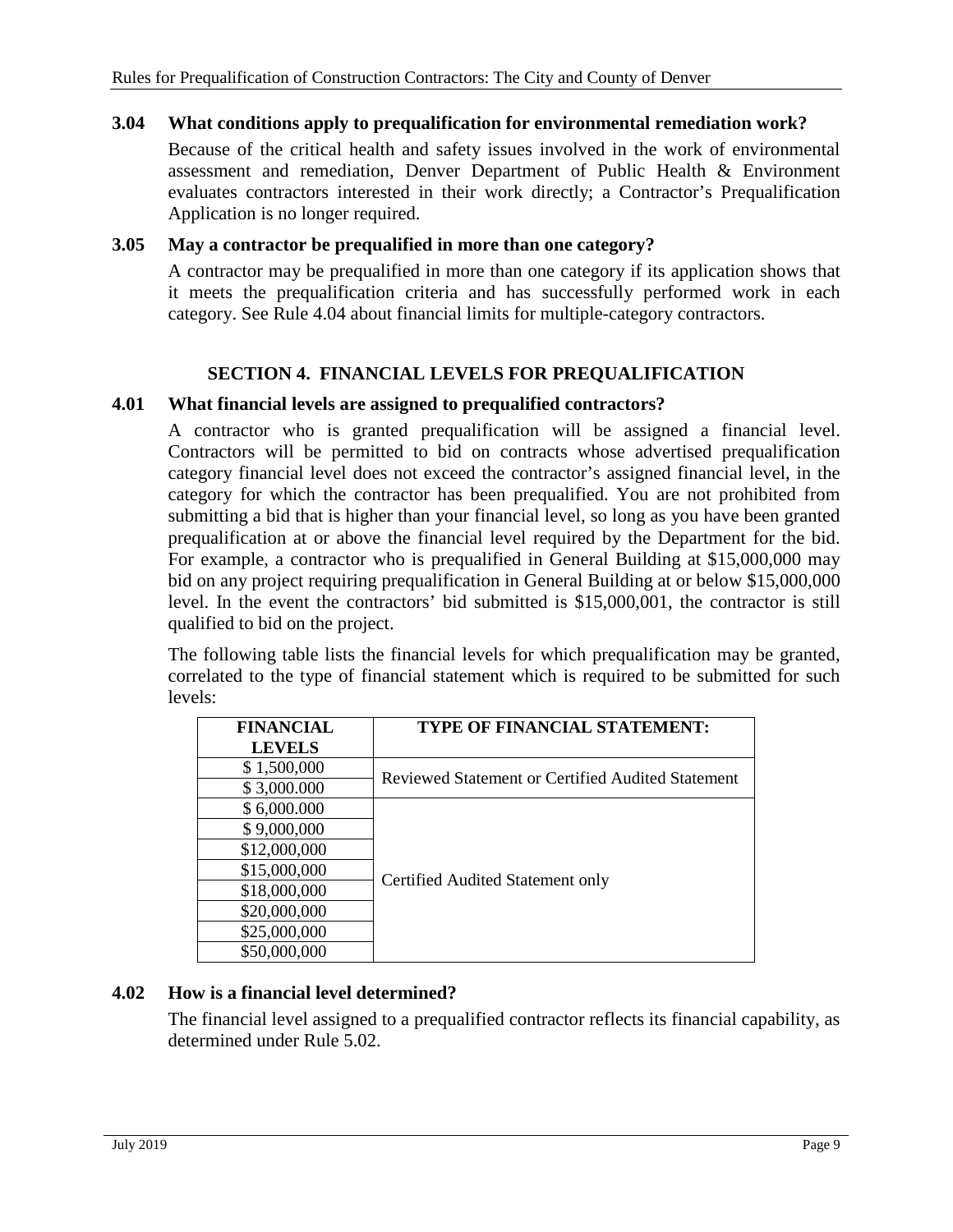#### <span id="page-13-0"></span>**4.03 Will you count my company's largest jobs over a period of time cumulatively in determining its prequalification financial level?**

We do not add up the total amount of work performed by a contractor over a period of time to determine financial capability, because the ability to manage a series of small contracts as a prime contractor is different from the ability to manage a single large job as a prime contractor. The determination of financial levels includes several factors, and contractors who are successfully completing increasingly larger contracts will be able to bid on accordingly larger sized City jobs.

#### <span id="page-13-1"></span>**4.04 If a contractor is prequalified in multiple categories, will each category have a different financial level?**

Each category will have a financial level assigned which is determined in accordance with these rules, including the applicant's experience with work in that category.

#### <span id="page-13-2"></span>**4.05 May a contractor be prequalified by submitting a reviewed financial statement instead of a certified audited statement?**

A contractor may be prequalified to bid on projects of \$3,000,000 or less without submitting certified audited financial statements, if it submits reviewed financial statements and otherwise meets the criteria for such prequalification. A contractor's prequalification level may not be adjusted to an amount higher than \$3,000,000, nor may a contractor be granted project specific permission to bid on a project requiring prequalification above \$3,000,000, without having submitted a certified audited financial statement.

## <span id="page-13-3"></span>**4.06 Can a prequalified contractor obtain project specific permission to bid on a contract?**

- a. A contractor that is prequalified in the category required by a City contract, but at a financial limit lower than the contract requires, may request project specific permission to bid on the contract. Project specific permission is granted only for categories of work for which the contractor is prequalified.
- b. Also, for each contract over \$50,000,000, each bidder must: (1) be prequalified in the required category at the \$50,000,000 level and (2) request, and receive, project specific permission to bid on the contract.
- c. In determining whether to recommend project specific permission to the Manager, the Board will review the contractor's bonding capacity, financial condition, and size of completed projects in the work category. Our purpose in granting project specific permission to bid is to maximize the number of potential bidders on a City construction contract without jeopardizing the project's success by allowing bidding by contractors who lack the capacity to successfully complete the work if awarded the contract. Therefore, a contractor may be granted project specific permission to bid on a project in an amount that is reasonably larger than the contractor's largest completed projects in that work category, if the contractor's bonding capacity, work history and financial condition indicate that the contractor may be able to successfully complete a contract in the larger amount. Generally, project specific permission may be granted to allow bid on contracts in an amount that is one financial level above the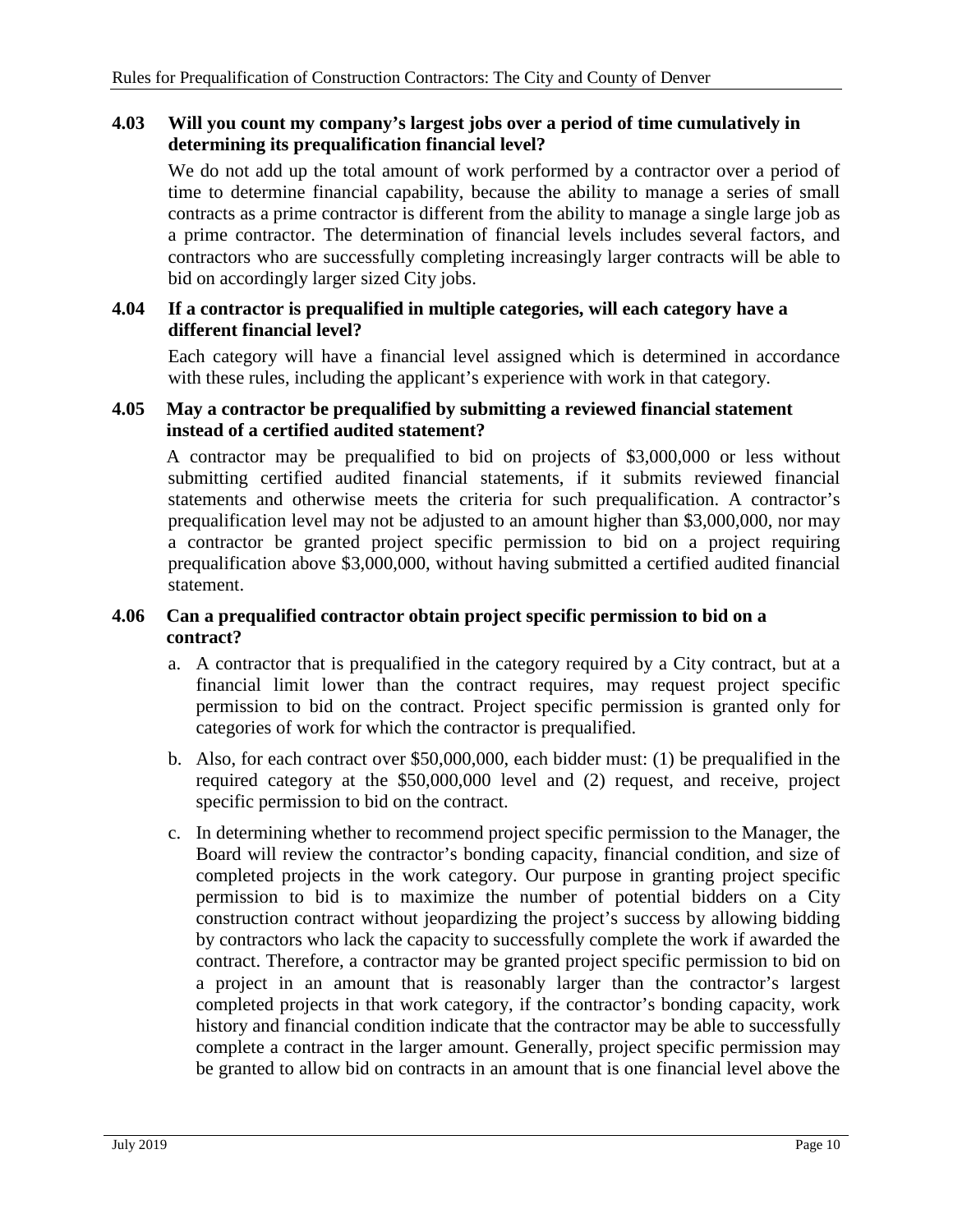contractor's current prequalification financial level; however, the Board may recommend project specific permission for a contractor at higher financial levels if the contractor's recent project history and financials indicate that a contractor has the capability to successfully complete the work if awarded the contract.

- d. A contractor who has not submitted certified audited financial statements may not receive project specific permission to bid any job over \$3,000,000, regardless of its bonding capacity, size of jobs or other circumstances.
- e. Each request for project specific permission must be received by the Board's office no later than ten (10) days prior to bid opening, or within the time specified by the contract documents to submit prequalification applications. The Manager or his/her designee under whose authority the contract is let will grant or deny project specific permission under this Rule 4.06; matters relevant to this decision include the contractor's bonding capacity and the size of relevant projects which the contractor has performed in the past five years. A contractor who is denied project specific permission to bid is not entitled to appeal such denial.

## <span id="page-14-0"></span>**4.07 Can a contractor's prequalification financial level be changed?**

The Manager may adjust a contractor's prequalification level at any time if he determines that special conditions or circumstances warrant such an adjustment. The Board may require a contractor at any time to supply additional information which the Board determines is reasonably required to satisfy itself that the contractor retains the ability to prosecute City construction contracts successfully.

## <span id="page-14-1"></span>**4.08 What if my company applies for prequalification because a contract under \$1,000,000 requires it?**

If a contract has a total estimated dollar value of less than \$1,000,000, but the agency issuing the contract establishes specific contract-related prequalification requirements, applications for prequalification for such contract will be subject to all provisions of these Rules except those concerning financial qualifications; reviewed or certified audited financial statements will not be required. However, the Board may consider the applicant's financial condition, responsibility and capacity when reviewing an application for prequalification for contracts under \$1,000,000 in value. Applicants must submit such evidence of financial condition, as the Board may require in order to determine that the applicant has the qualifications and financial capability to perform the contract work.

## **SECTION 5. PREQUALIFICATION CRITERIA**

## <span id="page-14-3"></span><span id="page-14-2"></span>**5.01 What are the criteria for prequalification?**

The Manager can prequalify a contractor or renew a contractor's prequalification if the contractor is not currently debarred from City contracting under Section 20-77 of the Revised Municipal Code, and the Manager determines that the contractor has met all of the criteria listed in this Section 5. These rules require applicants to submit information including five-year histories and lists of no more than ten (10) projects, as a means of obtaining recent and relevant information about the applicants' qualifications. An applicant that has been in business for less than five years or which has completed fewer than ten (10) projects, is eligible for prequalification.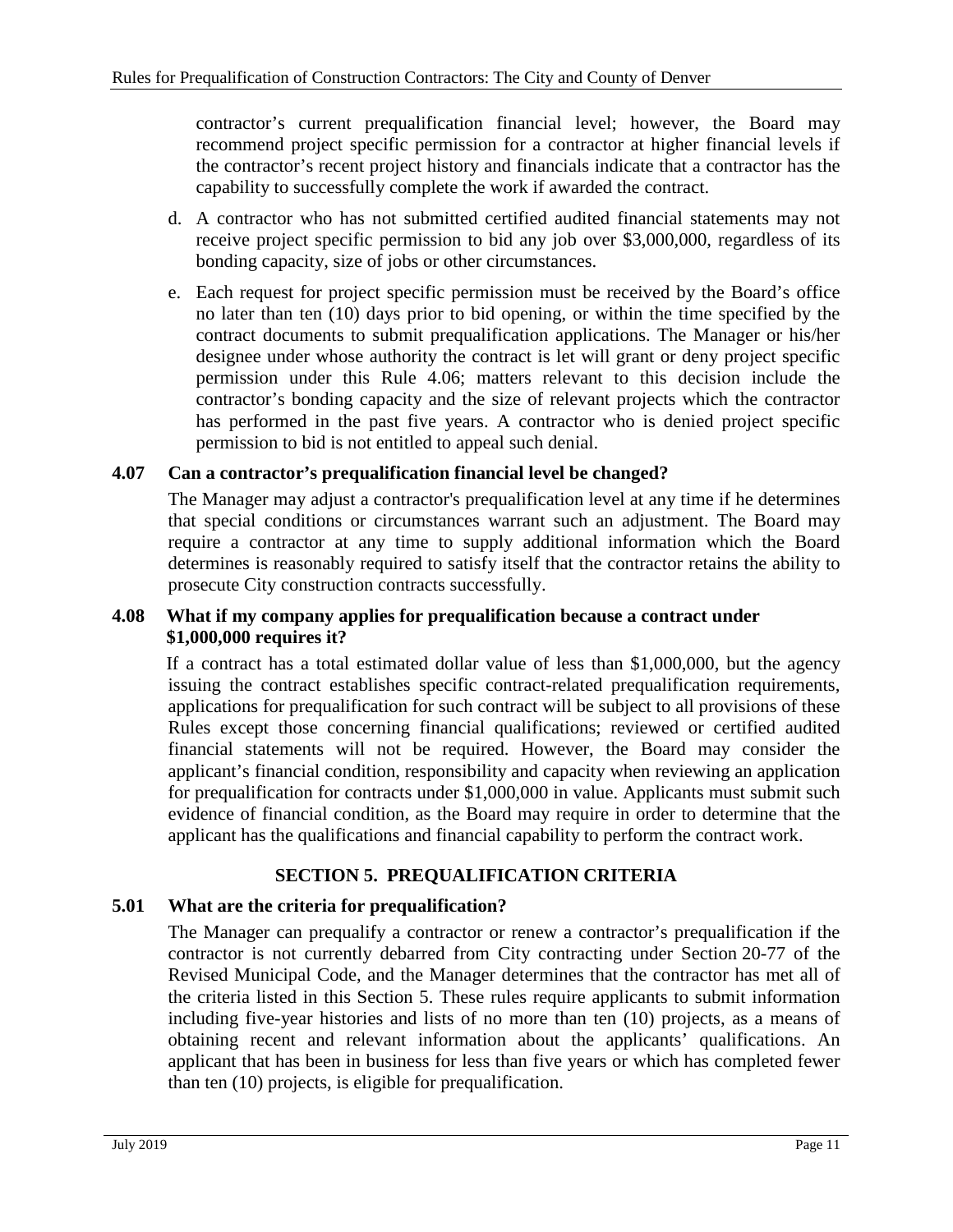## <span id="page-15-0"></span>**5.02 Is the applicant financially capable?**

The applicant must be financially capable of performing the size and type of work for which prequalification is sought. In evaluating financial capability, the Board will consider, among other things:

- (1) The amount of the applicant's Quick Assets or Working Capital, as shown on the financial statements submitted with the application.
- (2) The ratio of the applicant's debts to its net worth, as shown on the financial statements submitted with the application.
- (3) The type and size of contracts completed in a satisfactory manner by the applicant in the previous five years.
- (4) The applicant's bonding capacity.
- (5) Whether the CPA's opinion on the applicant's financial statements is subject to any qualifications or cites any special circumstances.
- (6) Past performance history on City projects (including factors listed in 5.04).

#### <span id="page-15-1"></span>**5.03 Does the applicant have sufficient organization, staff, and key personnel?**

The applicant must have an organization and staff with the size, training, and experience required to complete the work. The size and type of work which the applicant has performed during the past five years will be considered in this evaluation.

#### <span id="page-15-2"></span>**5.04 Has the applicant demonstrated adequate, safe and reliable contract performance?**

The applicant's performance on public and private projects during the past five years must have been reliable, safe, and adequate as to skill and integrity. The factors that the Board may consider in evaluating the adequacy, reliability and safety of an applicant's performance of construction work may include, but not be limited to, the following:

- a. The applicant's demonstrated ability to perform contractual obligations on previous projects, including the ability to:
	- (1) effectively prepare and meet computerized Critical Path Method (CPM) and other types of schedules;
	- (2) supervise the work;
	- (3) process accurate and timely change orders, payroll submittals, and other paperwork;
	- (4) perform high quality work;
	- (5) complete and close out contracts in a manner satisfactory to the parties who contracted with the Applicant;
	- (6) effectively schedule, administer and manage the work performed by its subcontractors and material suppliers;
	- (7) make timely payments to its subcontractors and suppliers;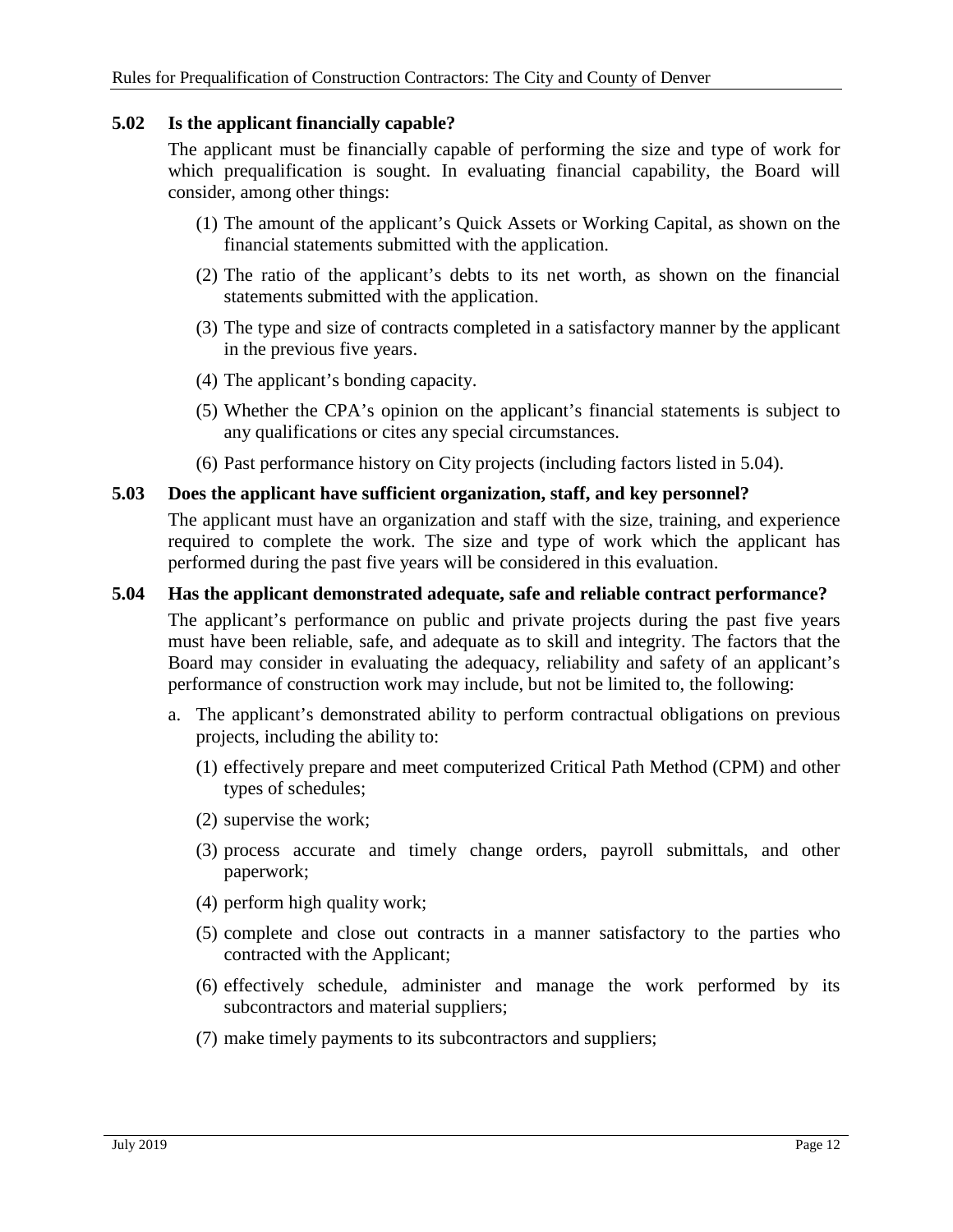- (8) work effectively and cooperatively with owners, other contractors, subcontractors, construction managers, project managers, designers and other parties involved in construction projects;
- (9) minimize claims for injury and property damage during its performance of contracts;
- (10) pay prevailing wages including timely and correct payroll submittals and prompt remedial payments of any deficiencies – in compliance with City ordinance and contract requirements or the requirements of any state or federal government agency administering prevailing wage rates;
- (11) comply with local, state, and federal laws, rules and programs related to:
	- small and disadvantaged business enterprises;
	- workplace safety; and
	- environmental protection.
- b. The applicant's history of cooperation and compliance with City requirements as a prime contractor or subcontractor on City projects, including but not limited to prompt payment of subcontractors and suppliers, programs related to small, disadvantaged, minority and women business enterprises, workplace safety and environmental protection.
- c. The basis, nature, extent and outcome of the applicant's past and pending administrative cases and litigation related to its bids or its performance of contract work.
- d. The nature, extent and resolution of the applicant's claims and litigation, if any, against the City, the City's consultants, or any other parties, on previous work performed for the City.
- e. The nature, classification, fine and final outcome of the applicant's OSHA violations, other safety or regulatory violations, it any.
- f. The reasons for the termination, if any, of any of applicant's contracts and the outcome of any dispute arising out of any termination. Also, any instances where the applicant failed to complete a contract and the reasons therefor.
- g. Any references, written or oral evaluations obtained by the Board from entities with whom the applicant has contracted, of the adequacy of its previous and current performance on construction contracts.
- h. Any explanation of the circumstances under which and the reasons why applicant's surety performed any of the work included in one of its contracts.
- i. Any construction failure attributable to the applicant that occurred during the past five years regardless of when the work involved in the construction failure was performed.
- j. The applicant's Experience Modification Rate Factors (EMRF) from the National Council on Compensation Insurance, Inc. (NCCI; [www.ncci.com\)](http://www.ncci.com/), or a similar regulatory body for non-NCCI states, for each of the past five years, as follows: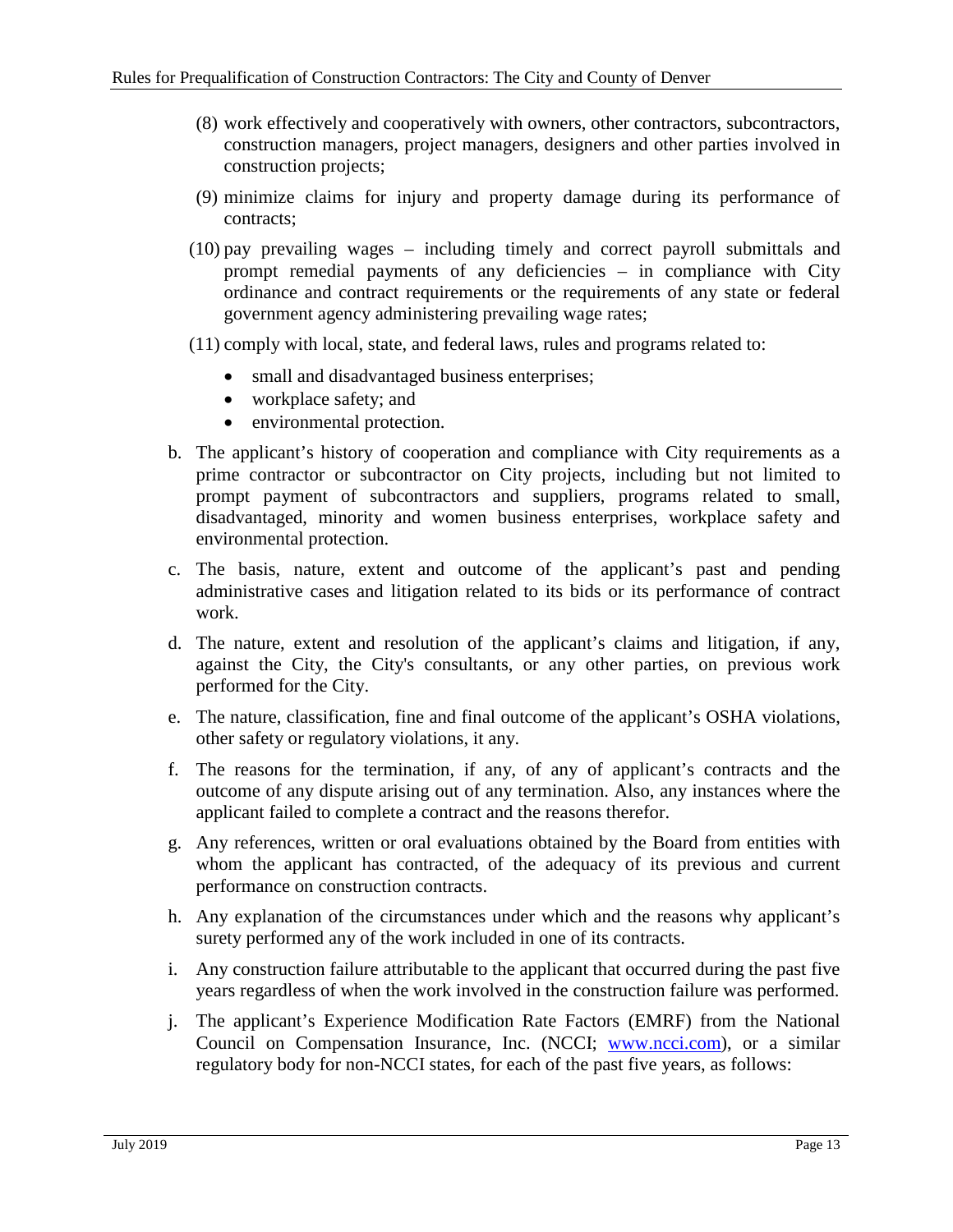- (1) An average EMRF for the past five years of 1.5 or greater will render an applicant ineligible for prequalification.
- (2) An average EMRF for the past five years of 1.2 to 1.49 may be considered as a reason for denying prequalification or for granting prequalification at a lower financial level than the applicant might otherwise obtain.
- (3) An applicant who has not been in business for five years shall submit EMRF scores for each year in which it has been in business, and the average EMRF score for purposes of this section will be calculated using the number of years for which scores have been issued.

## <span id="page-17-0"></span>**5.05 Is the applicant in arrears or default in a City obligation?**

- a. The applicant must not be in arrears to the City upon debt or contract.
- b. If the applicant has defaulted upon any obligation to the City, or has otherwise breached a contract with the City, or has been the subject of a critical audit report from the Auditor of the City and County of Denver on the applicant's performance under any contract with the City, the Manager may deny prequalification or limit the financial level of prequalification granted to the applicant.
- c. If the applicant has cured any prior defaults or breaches and demonstrates to the Manager's satisfaction that it has taken reasonable actions to prevent repetition of the conduct involved with such breach, default or faulty performance, the Manager may grant prequalification without limiting the financial level on account of any factors under this Rule 5.05.

## <span id="page-17-1"></span>**5.06 What is the applicant's history of debarment, suspension or revocation?**

- a. The applicant must disclose whether it, or any of its owners, principals, personnel, subsidiaries, divisions or affiliates have been debarred, suspended or revoked from entering into contracts with any federal, state or local government entity during the past five years. Any such history will be considered in determining whether the applicant is presently qualified and capable of performing as a prime contractor on a City contract with the required level of skill and integrity.
- b. Notwithstanding the foregoing, no applicant who is debarred from City contracting under Section 20-77, Revised Municipal Code, will be prequalified to bid on any City contract during such period of debarment.

## <span id="page-17-2"></span>**5.07 Does the applicant have a history of criminal convictions?**

- a. The applicant must disclose whether it or any of its officers or employees, its subsidiary companies and officers thereof, or any of the applicant's owners or affiliates or officers thereof, has been convicted of crimes related to bids, labor, taxes, wages, safety, or performance of construction contracts, within the past five years in any jurisdiction.
- b. "Crimes" means any offense subject to any term of imprisonment upon conviction or plea of guilty or nolo contendere, and includes petty offenses, misdemeanors and felonies.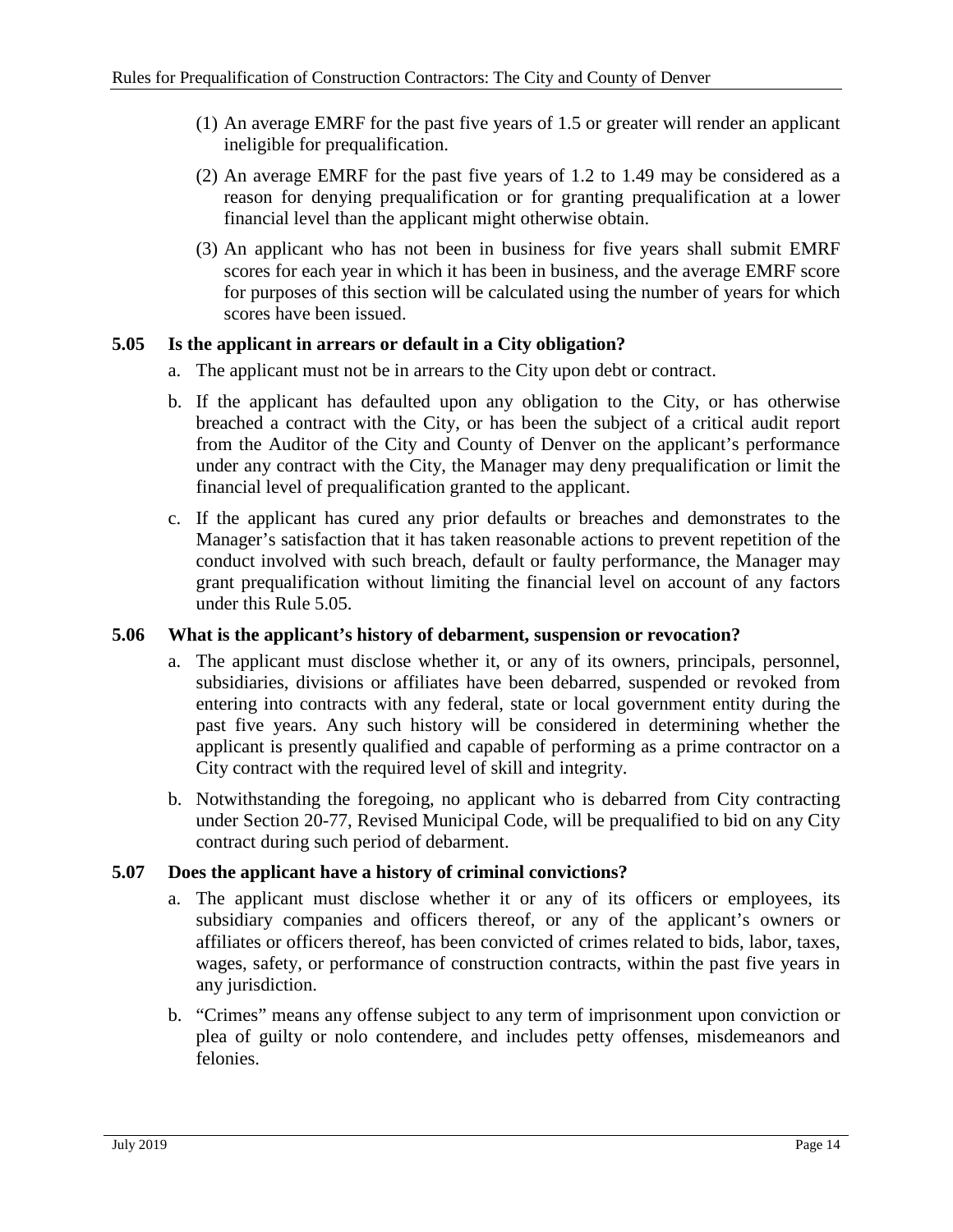c. Any such history will be considered in determining whether the applicant is presently qualified and capable of performing as a prime contractor on a City contract with the required level of skill and integrity. The existence of such a conviction will not be an absolute bar to prequalification, but the applicant must demonstrate that it has taken reasonable steps to prevent any future repetition of the conduct which led to such criminal convictions, in order to be eligible for prequalification.

## <span id="page-18-0"></span>**5.08 Has the applicant supplied accurate and complete data?**

The applicant must submit current, complete, accurate and valid data and information in its application.

## **SECTION 6. APPLICATIONS**

# <span id="page-18-2"></span><span id="page-18-1"></span>**6.01 What must my company submit as its application for prequalification?** You must apply using our application form.

## <span id="page-18-3"></span>**6.02 Where does my company get an application form?**

Prequalification forms are available online. The Public Works website is a part of the City's website, [www.denvergov.org,](http://www.denvergov.org/) and the Aviation Department website is [www.flydenver.com.](http://www.flydenver.com/) Copies of these rules are available for download at no charge at [www.denvergov.org/prequalification.](http://www.denvergov.org/prequalification)

#### <span id="page-18-4"></span>**6.03 Where do I submit the application?**

Completed applications must be submitted to the office specified by the Manager.

#### <span id="page-18-5"></span>**6.04 What if an application is not complete?**

Neither the Board nor the Manager is required to consider or take action on an incomplete application. An application is not complete unless all required information is provided, including all attachments, enclosures and continuation pages, and all questions and inquiries of the Board have been answered. If your application remains incomplete for 45 days after the later of (i) the date of its submission or (ii) the date of the last inquiry or communication to you from the Board, we will consider it abandoned by you.

## <span id="page-18-6"></span>**6.05 Is my company's application a public record under state law?**

The City is subject to the Colorado Open Records Act, §§ 24-72-201 et seq., C.R.S. (the "Act"). Applications are public records subject to the Act. Your company's name, address and other basic information, including whether prequalification was granted and your category and level of prequalification, are subject to public inspection. However, the Act prohibits the City from disclosing confidential commercial or financial information supplied to it by others. You must specifically mark each page of your application that you believe contains confidential commercial or financial information which would be exempt from public inspection under the Act, as "confidential" or with a similar notation. If you do not mark a page, we will assume that you do not claim that information on that page is confidential and exempt from inspection under the Act.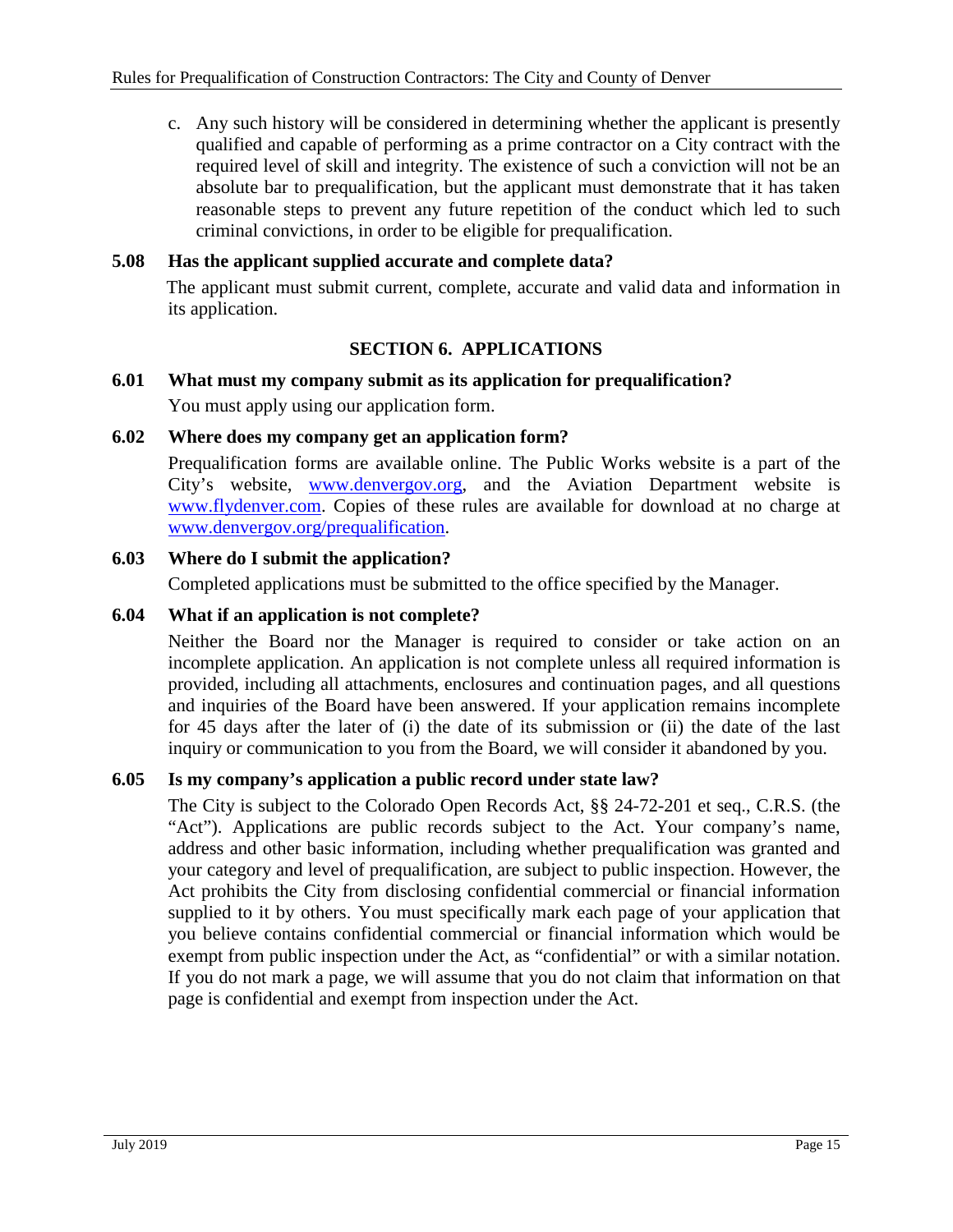#### <span id="page-19-0"></span>**6.06 What information is required?**

You must supply the following information using supplements and attachments to the application as necessary. Please note that as defined in Section 1.04, "you" means the business entity which is applying for prequalification.

- a. Identifying information: Your essential identifying information, including:
	- (1) Name, including actual business entity name and if different, the name under which you do business.
	- (2) Office address and telephone number
	- (3) Name and email address of the contact person for application matters
	- (4) Your company's web address
	- (5) The type of applicant's business entity (including but not limited to corporation, partnership, limited liability company, limited partnership, or proprietorship)
	- (6) Number of years the organization has been in business
	- (7) Former names under which applicant has done business
	- (8) Date and state of incorporation (or date of formation, as applicable to the business entity type)
- b. Registered agent: The name, address and telephone number of the registered agent of a corporation, limited liability company, or other form of business entity, as required by Colorado statute.
- c. Parent and affiliates: A statement identifying your parent company and all subsidiaries and affiliates, if any.
- d. Organization and personnel: A simple organization chart identifying your personnel who supervise construction work and provide financial and administrative support for your construction projects. If requested by the Board, you will also submit brief résumés providing names and qualifications of your personnel who supervise the performance of its construction contracts.
- e. Work category: The category or categories of work listed in these rules for which you seek prequalification, and for each category a list of three completed contracts performed during the past five years which demonstrate that you are qualified to perform the work described in those categories. The listed contracts must be identified on the list of your largest completed contracts. This information must be provided in a form provided or specified by the Board.
- f. Construction contracts: The lists of your construction contracts performed during the past five (5) years which are described in the table below. Each list must be provided in a form provided or specified by the Board and include the following information: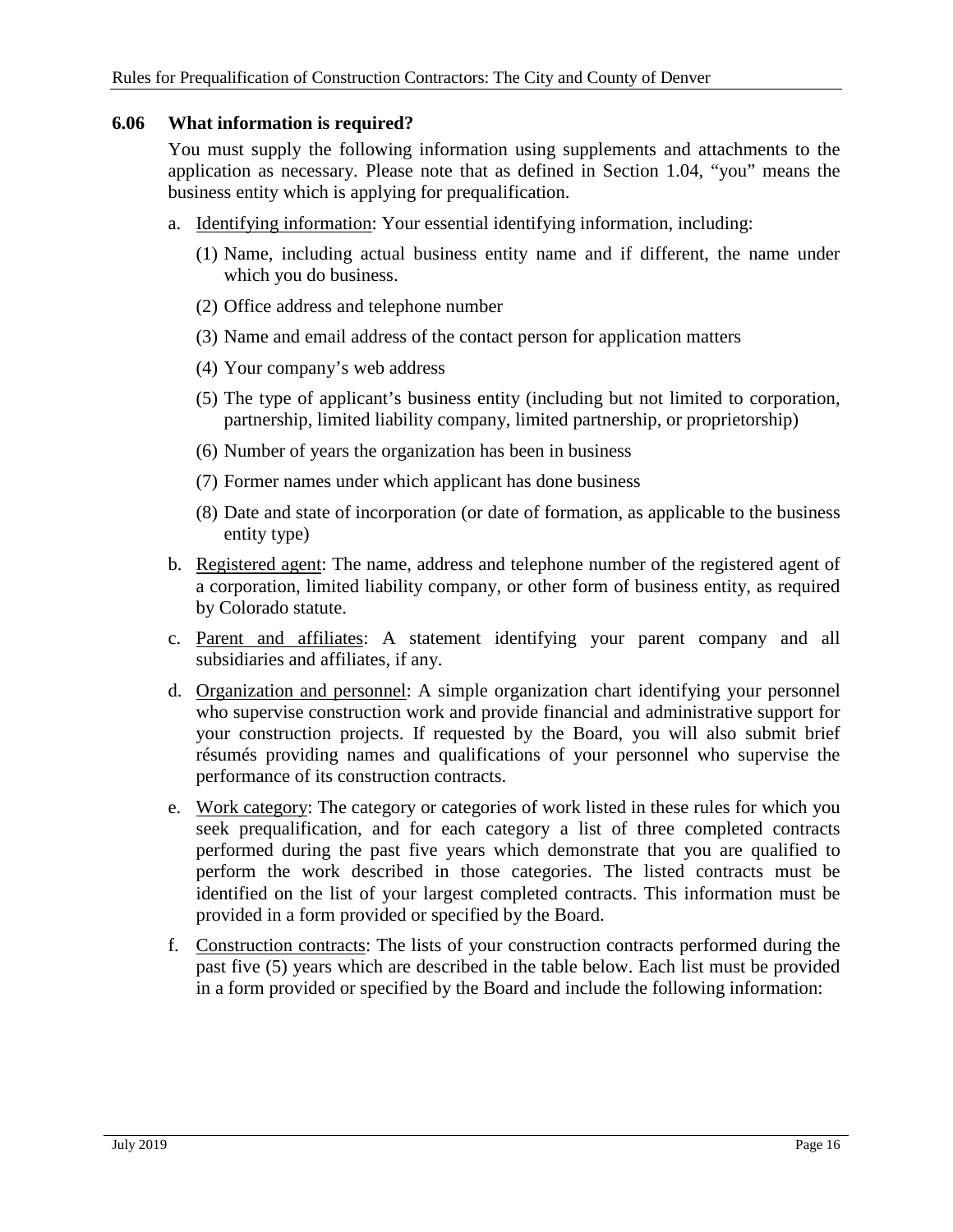|                                           |                                                                                                                | <b>Information Required</b>                                                                                                                                                                                        |                                                                                                               |
|-------------------------------------------|----------------------------------------------------------------------------------------------------------------|--------------------------------------------------------------------------------------------------------------------------------------------------------------------------------------------------------------------|---------------------------------------------------------------------------------------------------------------|
|                                           | <b>Description</b>                                                                                             | <b>Basic</b>                                                                                                                                                                                                       | <b>Specific</b>                                                                                               |
| Largest<br>Completed<br>Contracts         | Your ten (10) largest public<br>and private construction<br>contracts completed during<br>the past five years. | Name, address and<br>phone number of the<br>project's owners and<br>architects or engineers.<br>Type of work<br>performed.<br>Initial contract amount.<br>Percentage of work<br>performed by your own<br>employees | Final contract amount.<br>Date of completion.<br>Liquidated damages.                                          |
| Contracts in<br>Progress                  | All public and private<br>construction contracts<br>currently in progress.                                     |                                                                                                                                                                                                                    | Current contract<br>amount.<br>Percentage completed<br>at time of application.<br>Expected completion<br>date |
| Contracts<br>Failed to<br><b>Complete</b> | A list of each contract that<br>you failed to complete<br>within the past five years.                          |                                                                                                                                                                                                                    | N/A                                                                                                           |

g. Litigation: Disclosure of pending or completed court, arbitration, mediation or administrative cases during the past five years where you are or were a party, as described in the following table:

| <b>Cases Required to Disclose</b>                                                                                                                                                                                                                                         | <b>Information Required for Each</b>                                                                        |
|---------------------------------------------------------------------------------------------------------------------------------------------------------------------------------------------------------------------------------------------------------------------------|-------------------------------------------------------------------------------------------------------------|
| Cases in which you were alleged to have violated any<br>local, state or federal statute, ordinance, rule or<br>regulation, for example but not limited to: OSHA<br>violation citations; citations for wage law violations;<br>and citations for environmental violations. | Date commenced.<br>Docket or citation number.<br>Name of the court, administrative<br>or arbitration forum. |
| Cases in which your bid was involved.<br>Cases with an amount in controversy over \$75,000 in<br>$\bullet$<br>which your performance of any public or private                                                                                                             | Names of the parties.<br>A statement of the subject matter<br>and dollar amount in controversy.             |
| construction work was involved, including but not<br>limited to claims that you breached a contract or failed<br>to pay subcontractors or suppliers.                                                                                                                      | The outcome or current status if<br>not closed.                                                             |

- h. Debarment, suspension or revocation: A statement as to whether you or any of your owners, principals, personnel, divisions or affiliates presently, or in the past five years, are or have been debarred, suspended or revoked from entering into contracts with any federal, state or local governmental entity, including the City, or have been proposed for such debarment, suspension or revocation. Include a description of the reasons for such action having been taken, the effective dates thereof and the governmental agency so acting.
- i. City debarment investigations: A statement as to whether you or any of your owners, principals, personnel, divisions or affiliates has within the past five years received a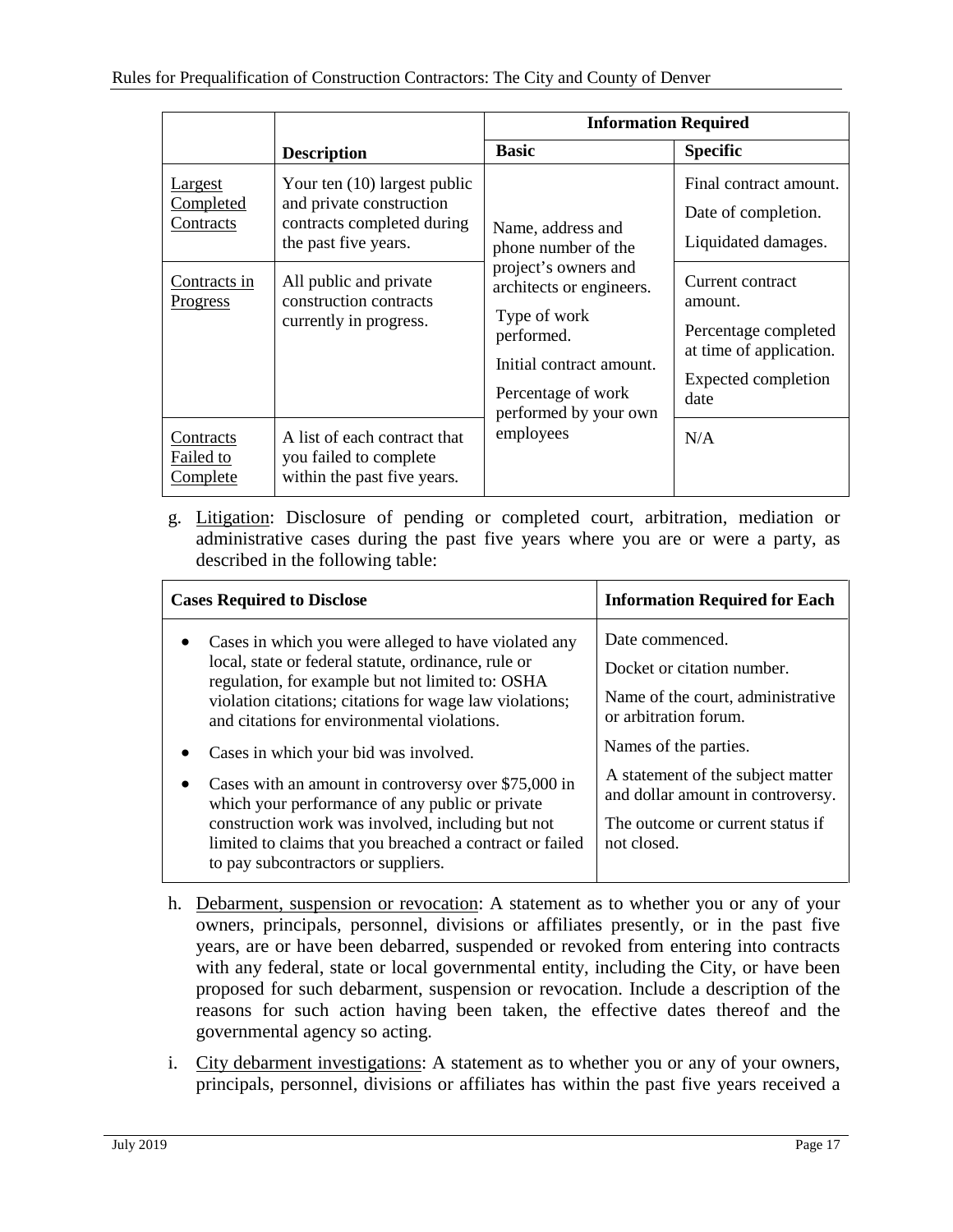notice of investigation under Section 20-77, Revised Municipal Code, from the City's debarment board. An explanation of the date each such notice was sent, the violations or facts on which the notice of investigation was based, and the outcome of the investigation.

- j. Criminal convictions: A statement of whether you or any of your officers or employees, its subsidiary companies and officers thereof, or any of your owners or affiliates or officers thereof, have within the past five years in any jurisdiction been convicted of crimes related to bids, labor, taxes, wages, safety, or the performance of construction work, and the current status of any such individual or business entity.
- k. Financial statement: A statement of financial condition of the applicant which covers your most recently completed fiscal year, in accordance with the following.
	- (1) The statement must be a certified audited financial statement or a reviewed financial statement. You will not be granted prequalification at a level higher than \$3,000,000 if you submit a reviewed financial statement, regardless of your bonding capacity or size of current or completed projects.
	- (2) Except for prequalification at the level of \$3,000,000 or below, and as noted below, only a certified audited financial statement for the business entity applying for prequalification will be acceptable. Consolidated certified audited financial statements for corporations and their subsidiaries are not acceptable unless the financial condition of the parent corporation (if the applicant is the parent) or subsidiary (if the applicant is a subsidiary) can be accurately determined from that statement.
	- (3) The following circumstances will be exceptions as to the financial statement requirements in subsections (1) and (2) above.
		- (a) Any joint venture member may satisfy this requirement by submitting a reviewed financial statement if: (i) its participation in the joint venture is not more than \$3,000,000; or (ii) it holds less than a fifty percent (50%) ownership interest in the joint venture and the owner of the majority joint venture interest possesses sufficient financial capability to qualify in its own right to bid on the contract in question.
		- (b) If an applicant is a wholly owned subsidiary of another corporation, and certifies to the City in writing that there does not exist a certified audited financial statement meeting the requirement of this Rule 6.06 showing only the financial condition of the applicant, the applicant may submit: (1) a consolidated certified audited financial statement for itself and its parent corporation, and (2) a statement in a form acceptable to the city and signed by a duly authorized corporate officer of the parent corporation, that if a City Contract is awarded to the applicant the parent corporation will guarantee the applicant's performance of the contract. The application will be reviewed on the basis of the consolidated certified audited financial statement, and the City may require the parent corporation to submit additional information in order to evaluate the application.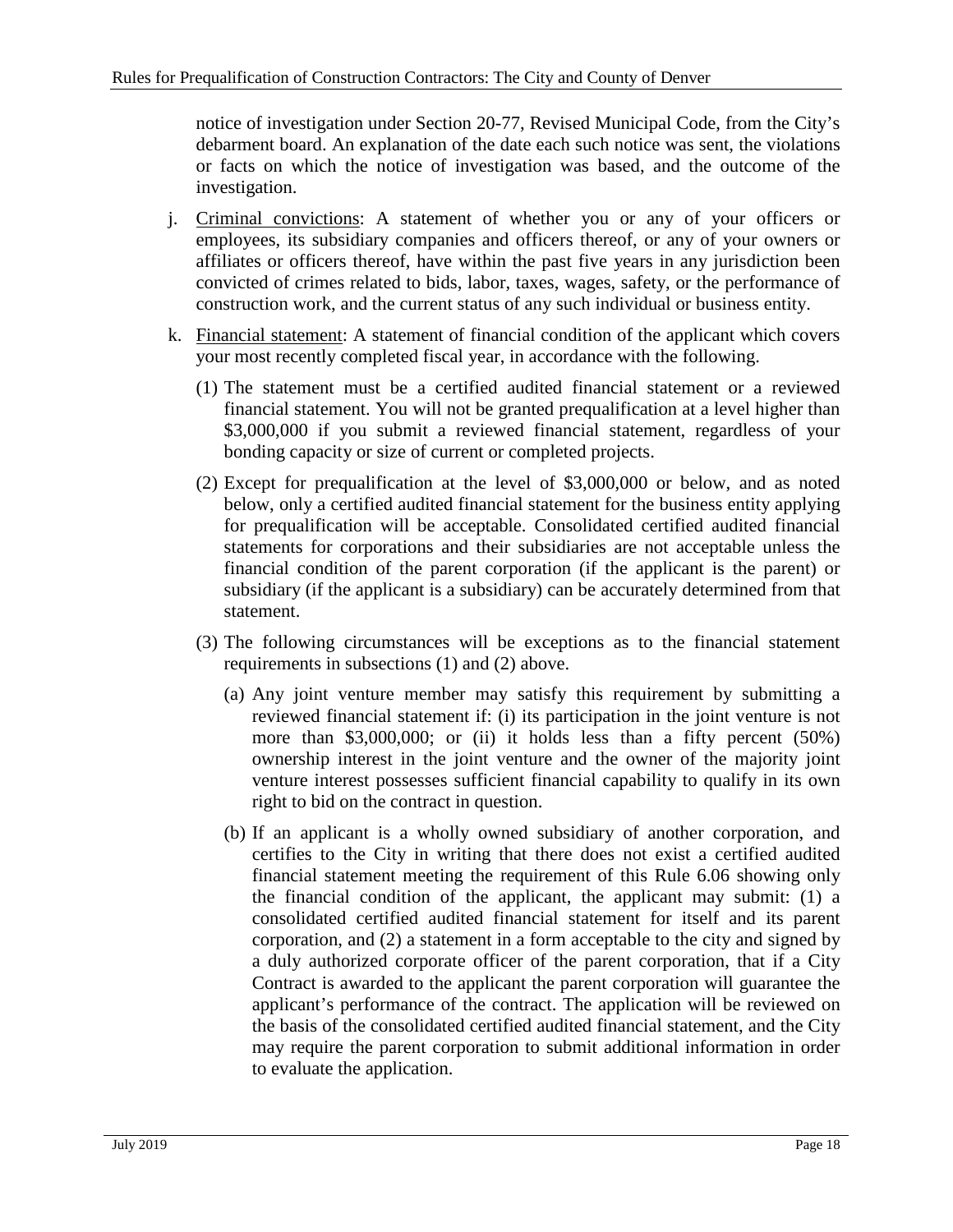- l. Bonding capacity: A letter from your surety company confirming your bonding capacity for construction contracts.
- m. EMRF: Your Experience Modification Rate Factors for each of the past five years as determined by NCCI or similar regulatory body for non-NCCI states.

## <span id="page-22-0"></span>**6.07 What application is required for environmental remediation work?**

As noted in Rule 3.04, because of the critical health and safety issues involved in the work of environmental assessment and remediation, Denver Department of Public Health & Environment evaluates contractors interested in their work directly; a Contractor's Prequalification Application is no longer required.

## <span id="page-22-1"></span>**6.08 Must all information in the application be current?**

The information contained in the application must be current at the time it is filed except for the statement of financial condition. You must certify that no significant changes in your financial condition have occurred since the date of its financial statement which was included with your application, or, in the alternative, include a detailed written description and explanation of the change.

#### <span id="page-22-2"></span>**6.09 What are the consequences for false statements or omissions?**

Any materially false statement in a prequalification application or failure to disclose requested material information will be cause to deny prequalification, and may, at the discretion of the Manager, be cause for determining that a bid is non-responsive or for terminating any contract awarded by the City to the contractor or joint venture in which the contractor is a member.

#### <span id="page-22-3"></span>**6.10 Will we be notified of the action taken on our application?**

We will notify applicants by mail or email of the action taken on their applications. If the application is granted, the notice will state the category or categories of work and the financial level for which prequalification was granted. If the application is denied, the applicant will be informed. Denials of prequalification may be reviewed as provided in Section 9.

## **SECTION 7. JOINT VENTURES**

## <span id="page-22-5"></span><span id="page-22-4"></span>**7.01 When must a joint venture be prequalified?**

If two or more contractors wish to form a joint venture to bid on a Department contract, the joint venture itself must be prequalified to submit the bid, even if all of the members are already individually prequalified. Joint ventures are prequalified on a contract by contract basis. A joint venture's prequalification expires when the contract for which prequalification was obtained has been executed, whether or not the joint venture was awarded the contract.

## <span id="page-22-6"></span>**7.02 What is the application process for a joint venture?**

The joint venture's application must be received by the Board within the time stated in the contract documents for submitting prequalification applications. The joint venture's application must be filed on a form obtained from the Board and must be accompanied by a statement by each joint venture member stating: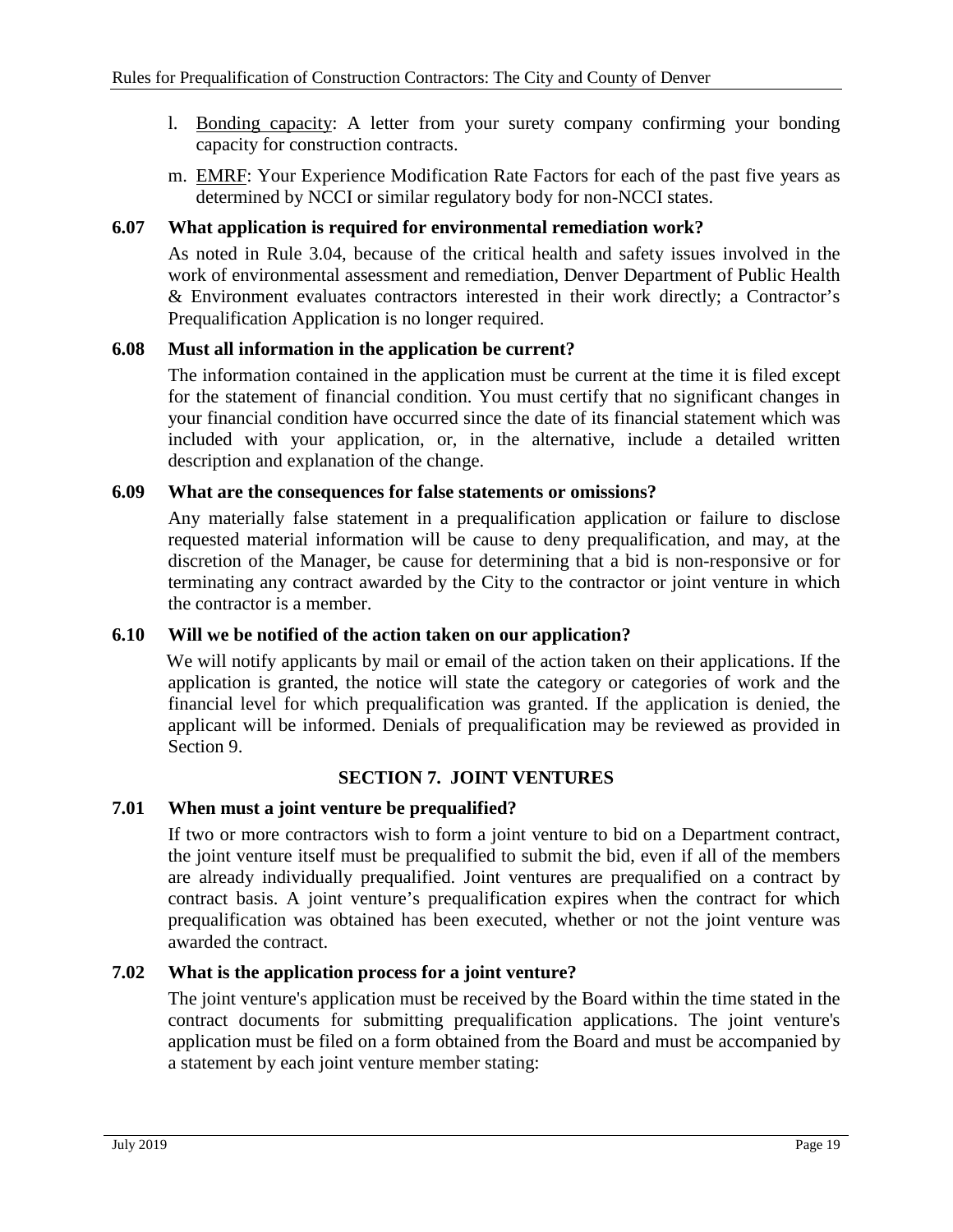- The date when the member was individually prequalified;
- The category and limits of such prequalification; and
- That its financial condition has not changed significantly from the date of its last audited financial statement, or, if such financial condition has significantly changed, that the application includes a detailed written description and explanation of the change.

#### <span id="page-23-0"></span>**7.03 Must the joint venture agreement be provided?**

The joint venture's application must include a copy of the joint venture agreement. This agreement must include all of the following:

- (1) Provisions setting out the scope and extent of each member's responsibility for performing the work described in the contract;
- (2) Provisions stating each contractor's duties and obligations as a joint venture member;
- (3) A statement of the percentage of each member's ownership interest in the joint venture;
- (4) A provision that each of the members will be jointly and severally liable for all duties and obligations of the joint venture; and
- (5) a provision that all purchase orders for equipment and materials, and all subcontracts, must be signed by all joint venture members or by a person with the written authority to legally bind all of the members.

## <span id="page-23-1"></span>**7.04 What if not all the joint venture members are prequalified?**

At least one member of the joint venture must be prequalified individually. Another joint venture member must be individually prequalified only if:

- (1) Its participation in the joint venture exceeds \$1,000,000; and
- (2) Its financial capability, in terms of its prequalification limits, is being considered in determining the amount of the contract upon which the joint venture may be prequalified to bid.

Although not every member of a joint venture is required to be prequalified, complete information on each member of the joint venture must be submitted for review in order for the joint venture to be prequalified. Therefore, if any of the joint venture members are not currently prequalified, a completed prequalification application for each nonprequalified member must be attached to the joint venture's application. Financial statements as required by Rule 6.06 must be submitted as part of such application, if available.

## <span id="page-23-2"></span>**7.05 What are the criteria for prequalifying a joint venture?**

In determining whether the joint venture possesses the ability, including financial capability, to perform the contract for which it seeks to bid, the Board may consider and rely upon the information set forth in the joint venture's application and those of all the joint venture members, including experience, references, assets and key personnel, as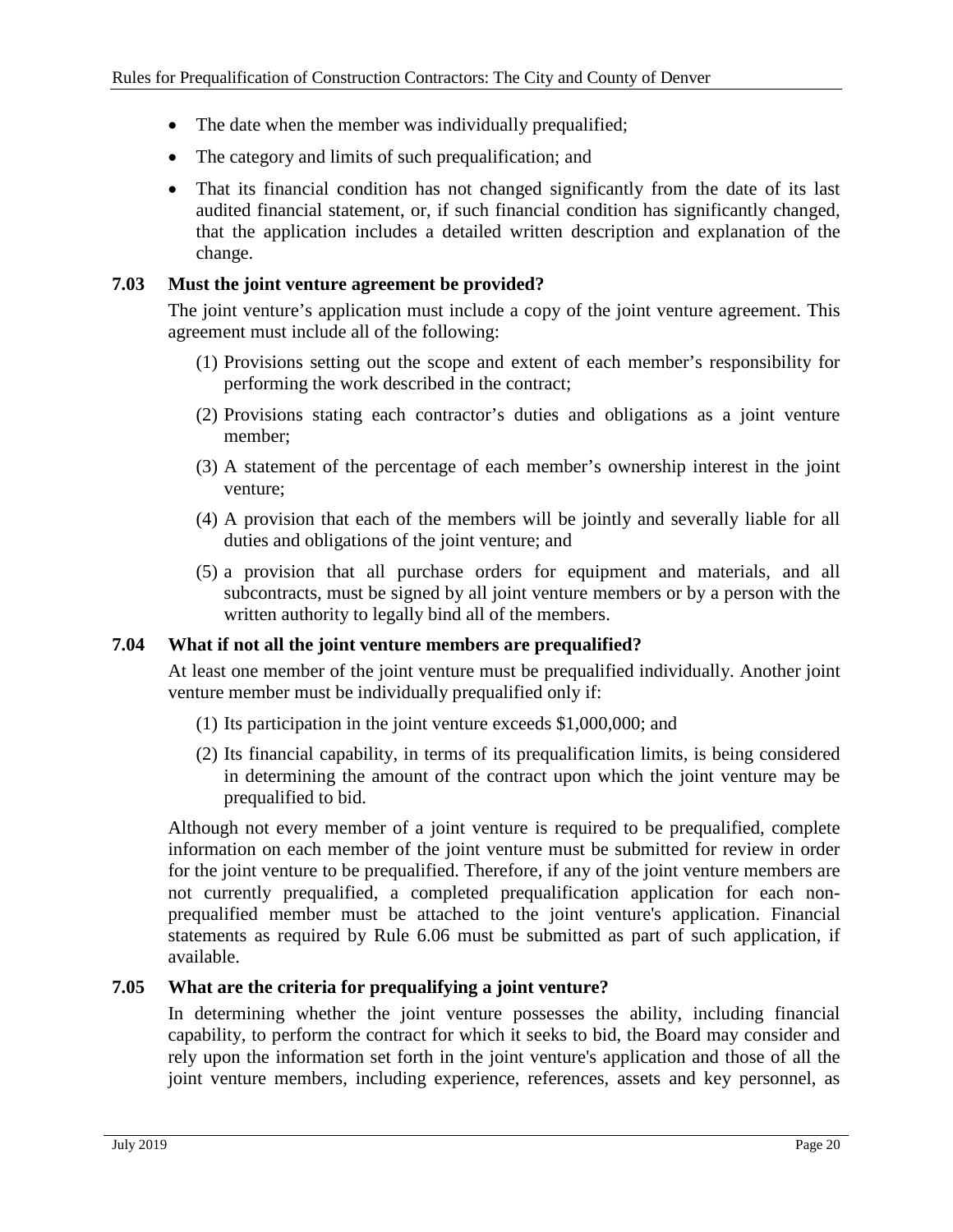well as any other relevant information presented to the Board about such joint venture and its members. No joint venture is eligible for prequalification if one of its members is a contractor who is debarred from City contracting under Section 20-77, Revised Municipal Code.

#### <span id="page-24-0"></span>**7.06 How is the financial capability of a joint venture determined?**

If a contractor who is a joint venture member and who holds at least a fifty-one percent (51%) ownership interest in the joint venture, can be prequalified in its own right to bid on a contract in the amount of the contract for which the joint venture seeks to bid, then the joint venture may be prequalified, as to contract amount, based on such member's financial capability alone. Accordingly, the maximum dollar amount of a contract on which the joint venture may be prequalified to bid will be determined as follows:

- An amount equal to the sum of the current limits for each of the members in the joint venture which are individually prequalified under these Regulations; or
- An amount not greater than the current prequalification limit of the Contractor who is a joint venture member and whose ownership interest in the joint venture is at least fifty-one percent (51%).

## **SECTION 8. PREQUALIFICATION TERM; RENEWAL**

#### <span id="page-24-2"></span><span id="page-24-1"></span>**8.01 How long does prequalification last?**

- a. The prequalification of a contractor will remain in effect only through the date that is the earlier of either:
	- twelve (12) months after the last day of the month in which the prequalification certification was issued; or
	- eighteen (18) months after the closing date in the Contractor's reviewed or audited financial statement submitted with the application.
- b. Prequalification of a joint venture is on a contract-by-contract basis and expires when the contract for which prequalification was obtained has been executed, regardless of whether the joint venture was awarded the contract.

## <span id="page-24-3"></span>**8.02 Is renewal of prequalification automatic?**

No; a new prequalification application is required annually. Complete applications must be received by the Board's office on or before the last day of the contractor's prequalification period, as determined under Rule 8.01. Failure to submit a complete prequalification application by the time of renewal will cause your prequalification status to lapse.

## <span id="page-24-4"></span>**8.03 Are there different standards applicable to renewals?**

No; the Board applies the same standards to all prequalification applications, regardless of whether the contractor has previously been prequalified.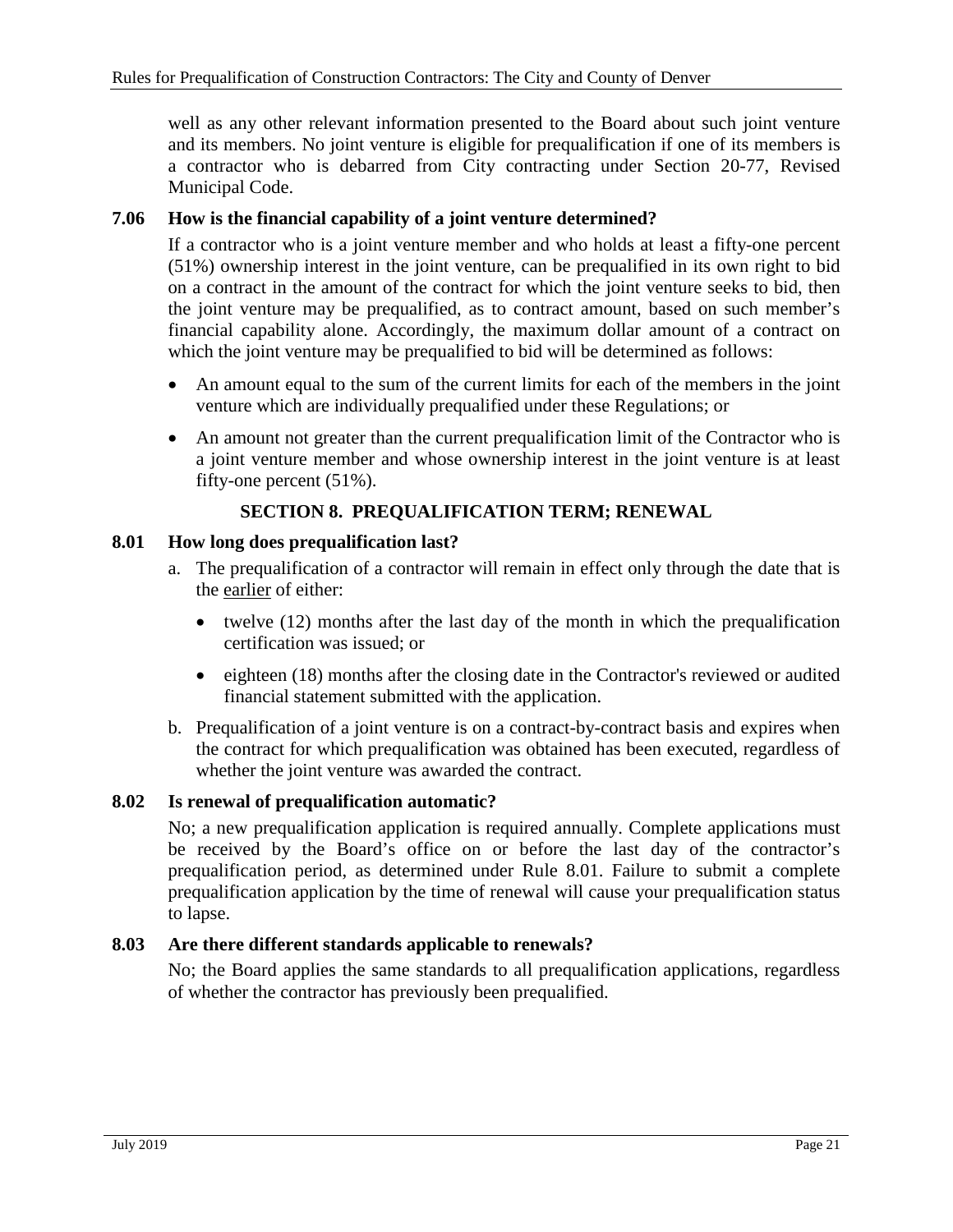#### <span id="page-25-0"></span>**8.04 What if my company filed its application for renewal on time but we haven't had a response by our prequalification expiration date?**

If a complete application is received by the Board's office on or before the last day of the contractor's prequalification period, the contractor's prequalification status remains in effect, and unchanged, until action is taken on the application.

#### <span id="page-25-1"></span>**8.05 Can my company's prequalification status change?**

During the term of prequalification, a contractor's status will not change without notice to the contractor. Any time the Board deems it necessary, it may review the qualifications of a prequalified contractor. If this occurs, the Board may require the contractor to submit additional information. A prequalified contractor may request a change in its maximum dollar limit or work category and must submit the additional information required by the Board to consider the change.

The exception to the notice requirement is that a contractor's prequalification is automatically revoked if, and effective as of the date that, the City's debarment board orders the contractor debarred from City contracting under Section 20-77 of the Revised Municipal Code, with no action required by the Manager and no notice required to the contractor. A contractor thus debarred must submit a new application after the period of debarment has ended, if it wishes to be prequalified again.

## <span id="page-25-2"></span>**8.06 Are there reporting requirements during my company's prequalification?**

A prequalified contractor must promptly notify the Board of any material decrease in its fiscal or performance qualifications, or of any action taken in any jurisdiction against it or its subsidiaries or affiliates which revokes or limits its ability to bid on, perform work for, or otherwise in any manner participate in contracts of that jurisdiction.

## **SECTION 9. DENIAL, SUSPENSION AND REVOCATION**

#### <span id="page-25-4"></span><span id="page-25-3"></span>**9.01 What are the reasons for denying prequalification?**

The Manager may deny an application for prequalification if the information available to the Manager, including but not limited to the application, shows that the applicant does not meet the criteria for prequalification under Section 5 or for any of the reasons set out in this Section 9 for revoking or suspending prequalification.

#### <span id="page-25-5"></span>**9.02 What are the grounds for revoking or suspending prequalification?**

The Manager may suspend or revoke a contractor's prequalification at any time for any of the following reasons:

- a. The contractor or any of its subsidiaries is declared to be in default on any contract with the City.
- b. The contractor has made false, deceptive or fraudulent statements, including the failure to disclose material and relevant information, in its application for prequalification, in any documents connected with a bid, in any other information submitted to the Board or the City, or in the course of any hearing associated with the contractor's prequalification or its performance of contract work for the City.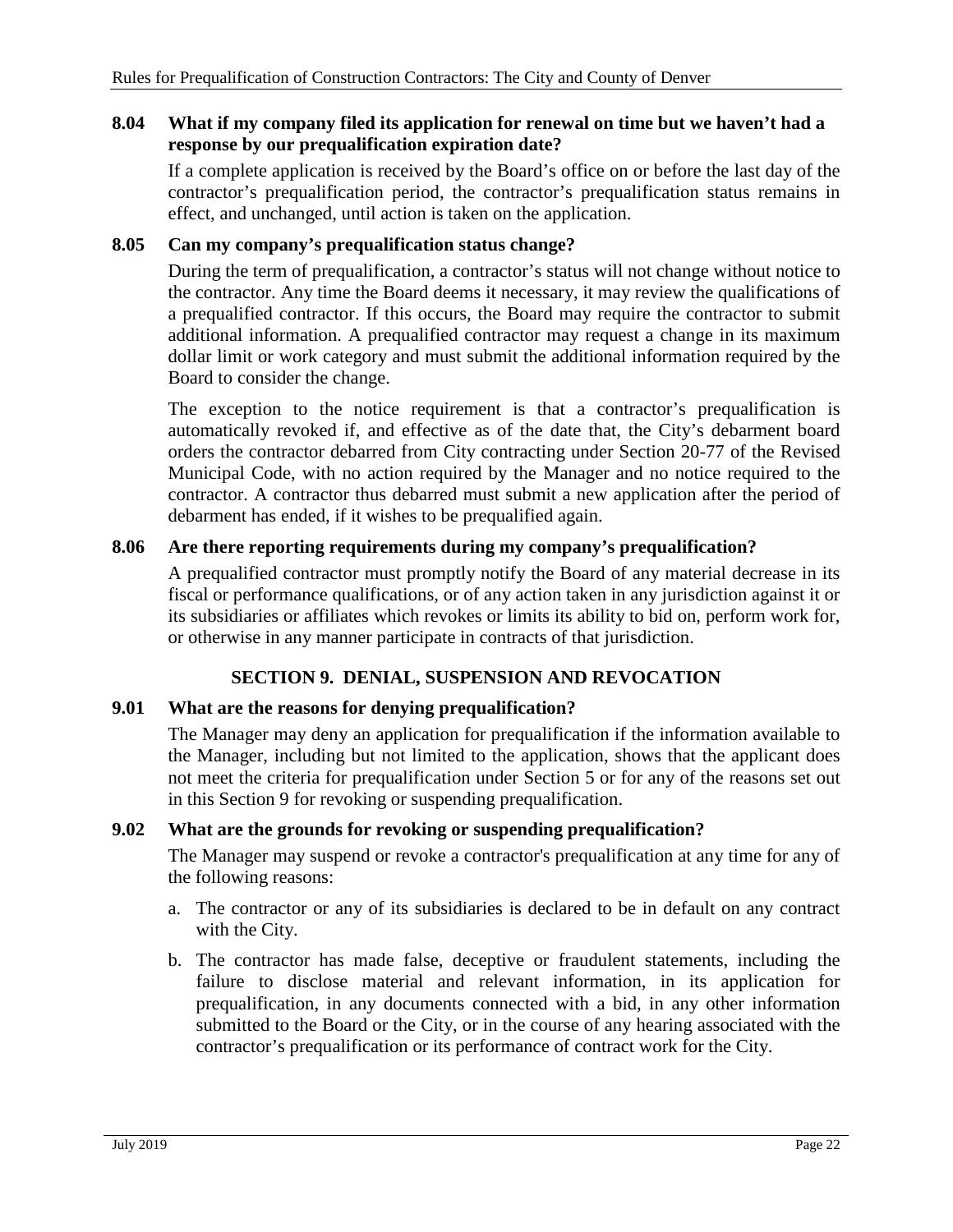- c. The contractor has failed to report any decrease in its fiscal or performance qualifications as required by Rule 8.05.
- d. Actions or inactions by the contractor evidence a lack of integrity in contract or construction related matters.
- e. The contractor no longer meets the prequalification criteria contained in Section 5.
- f. Conviction of the contractor, its officers or employees of a criminal offense as an incident to obtaining or attempting to obtain a public or private contract or subcontract, or in the performance of such contract or subcontract.
- g. Conviction of the contractor, its officers or employees under state or federal statutes of embezzlement, theft, forgery, bribery, falsification or destruction of records, or receiving stolen property.
- h. Conviction of the contractor, its officers or employees under state or federal antitrust statutes arising out of the submission of bids or proposals.
- i. Debarment or suspension of the contractor by another governmental entity.

#### <span id="page-26-0"></span>**9.03 What procedures are followed for denial, suspension or revocation?**

The following procedures govern any denial of an application for prequalification and any suspension or revocation of a contractor's or joint venture's prequalification.

- a. If the Board determines that a prequalification application should be denied or becomes aware of information warranting suspension or revocation of prequalification, as set forth in Rule 9.02, it may recommend to the Manager that the application be denied, or that a contractor's or joint venture's prequalification be suspended or revoked. If such a recommendation is made by the Board and approved by the Manager, the Manager will send the contractor or joint venture by certified mail, return receipt requested, a notice of his decision. The notice will include a written statement of the reasons for the denial, suspension or revocation and will describe the contractor's or joint venture's right to appeal the decision pursuant to the applicable section of the City's Revised Municipal Code. If the Manager suspends prequalification, the notice will set forth the period of such suspension. The Manager's decision will be effective on the date stated therein.
- b. If the contractor or joint venture elects to appeal the decision to deny, suspend or revoke prequalification, any such appeal must be in writing and must be received by the Manager not later than 30 calendar days after the date the contractor or joint venture received the notice of denial, suspension or revocation.
- c. If no request for a hearing is received within the 30-day period, the Manager's decision will be final.

## <span id="page-26-1"></span>**9.04 Are there exceptions to the procedures described in Rule 9.03?**

There are two exceptions:

a. The procedures will not apply to the denial or revocation of prequalification of a contractor debarred by the City debarment board under Section 20-77, Revised Municipal Code, or a joint venture in which such a contractor is a member.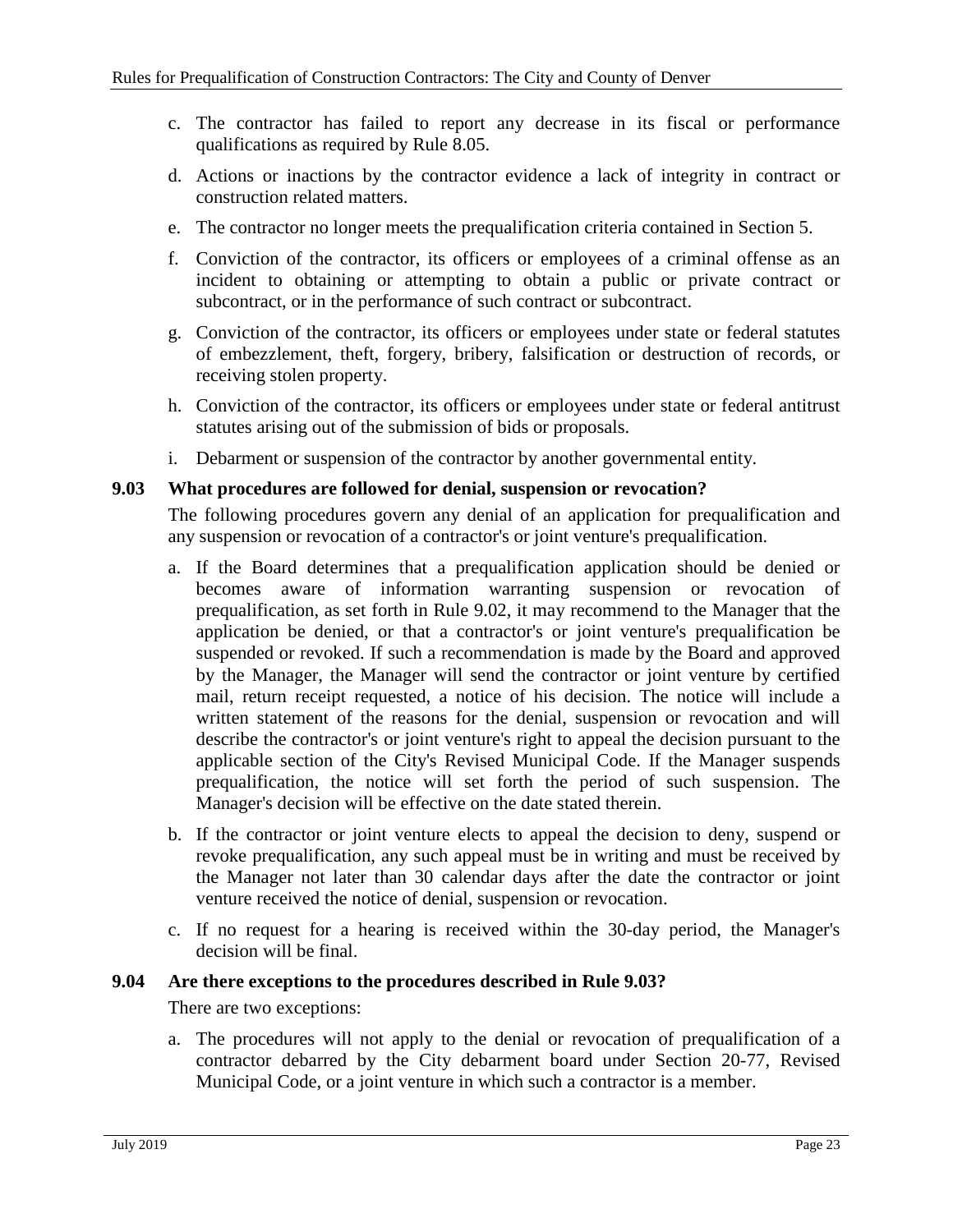- b. An applicant which submits either of the following is not eligible for prequalification and will have no right to appeal the denial of its prequalification application:
	- (1) Financial statement showing negative working capital; or
	- (2) An application showing that its EMRF average is 1.5 or greater (see Rule 5.04i).

## <span id="page-27-0"></span>**9.05 If my company's application is denied or revoked, when may it reapply?**

If the Manager denies a prequalification application or revokes a contractor's prequalification, the denial or revocation will remain in effect for at least one year from the date it takes effect. If the contractor whose application is denied or whose prequalification is revoked desires to be prequalified after that time, it must submit a complete, new application to the Board. The application must demonstrate that the reasons for denial or revocation no longer exist or that they have been adequately addressed or resolved. Nothing herein prohibits a contractor from requesting prequalification in a category previously not sought within one year from denial in a different category, however.

## <span id="page-27-1"></span>**9.06 What is the effect of a company's debarment under § 20-77, D.R.M.C.?**

No contractor who is debarred by the City under Section 20-77, Denver Revised Municipal Code, may be prequalified during the term of debarment. No application from such a debarred contractor will be reviewed or considered by the Board or the Manager during the term of debarment. The prequalification of a contractor debarred under Section 20-77 will be automatically revoked as of the date of such debarment, with no action by the Manager required to impose such revocation. No appeal of such prequalification revocation or denial will be allowed; a contractor who disputes the imposition of debarment has the right to appeal the debarment as provided in Section 20-77, and the Managers may not allow a contractor serving a debarment under Section 20-77 to bid on, or be awarded, any City contract. Any contractor thus debarred who wishes to be prequalified under these Rules after the end of such debarment must submit a new and complete application at that time.

## **SECTION 10. ADMINISTRATION; PREQUALIFICATION BOARD**

#### <span id="page-27-3"></span><span id="page-27-2"></span>**10.01 How are these Rules administered?**

- a. Both Managers intend to provide for unified administration of these rules by a single board, a single administrative office, and other means. Each Manager will take action as to prequalification of contractors for contracts to be let under his Charter authority.
- b. The Managers may from time to time sign a Memorandum of Understanding for the unified administration of these rules, including procedures for application processing, approvals, denials, suspensions, and hearings.
- c. If a dispute arises between the Managers on a matter which requires joint action under these rules, the Managers will refer the matter to the Mayor for a determination.
- d. The Managers will designate a single administrative office in either Department to carry out the day to day administration of construction Contractor prequalification under these Rules. When these Rules provide for documents to be submitted to the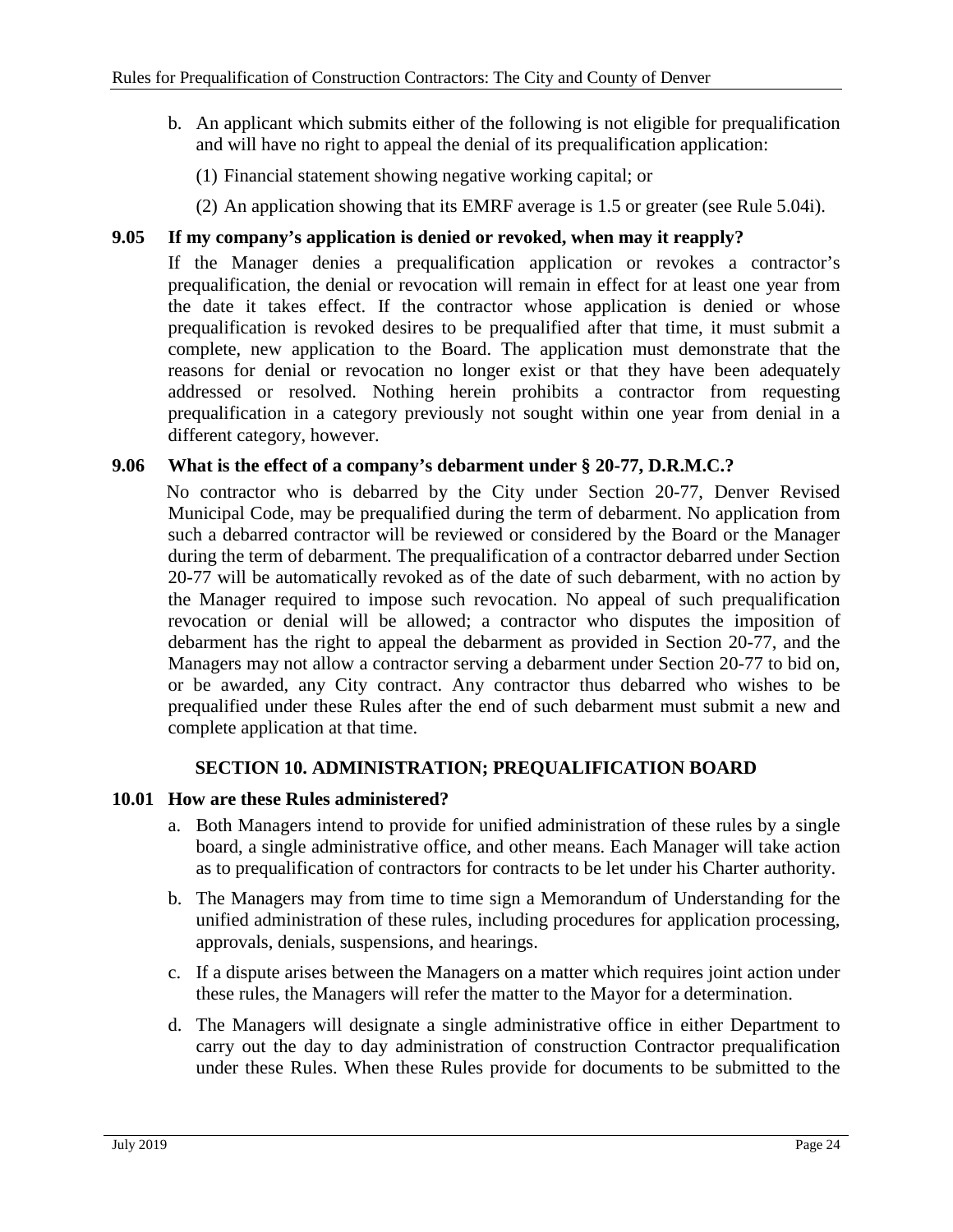Board or obtained from the Board, they must be submitted to or obtained from the designated office. The location of the office may be changed from time to time by written designation signed by both Managers.

## <span id="page-28-0"></span>**10.02 What is the role of the Prequalification Board?**

- a. The Board, a staff working group, reviews all prequalification applications. The Board has the authority to recommend to the Manager that he or she grant or deny a prequalification application, grant or deny a request for project specific permission to bid under Section 4.06, or suspend or revoke any prequalification previously granted to any contractor.
- b. In reviewing applications, the Board may make inquiries about or investigations of applicants as it deems appropriate. When reviewing a prequalification application, the Board may consider any information about the applicant obtained from such inquiries or investigations. The Board may also conduct inquiries or investigations into circumstances involving a prequalified contractor when the Board has cause to believe that facts may exist which would be reason for a change in or suspension or revocation of such contractor's prequalification. In conducting any such inquiries or investigations, the Board may use the services of City employees, consultants, contractors or vendors.
- c. All decisions of the Board are subject to review by the Manager. If the Manager disagrees with the Board's decision, he or she may alter or change it at his or her sole discretion. Without limiting the foregoing, the Manager has the authority to deny an application, suspend or revoke any previously granted prequalification and to overrule or modify the Board's decision to prequalify a contractor.

## <span id="page-28-1"></span>**10.03 Who serves on the Board?**

- a. The Board will always consist of an odd number of members, at least five (5). Each Board member must be a full-time employee of the City and County of Denver. The Director of the City's Division of Small Business Opportunity, or its successor in function, will be a member of the Board. The other members who are City employees must be employees of the Department of Public Works, the Department of Aviation, and other City agencies, who have knowledge and expertise in subjects relevant to the Board's duties, including finance and accounting, and issues pertinent to various types of construction projects, for example streets, wastewater, buildings, and airport.
- b. Board members are appointed jointly by the Manager of Public Works and the Manager of Aviation for two-year terms. Board members may be reappointed. The Managers will select the Board members who will serve as Chair and Vice Chair.
- c. The Managers reserve the right, in their discretion, to replace any Board member at any time. In addition, a Board member whose City employment is terminated for any reason, including resignation or retirement, will be replaced by a member appointed by the Managers. The replacement member will be appointed to serve the remainder of the term of the former member.
- d. In the interests of efficiency, the Managers may appoint one "alternate" for each Board member, who may attend Board meetings and act in the place of the Board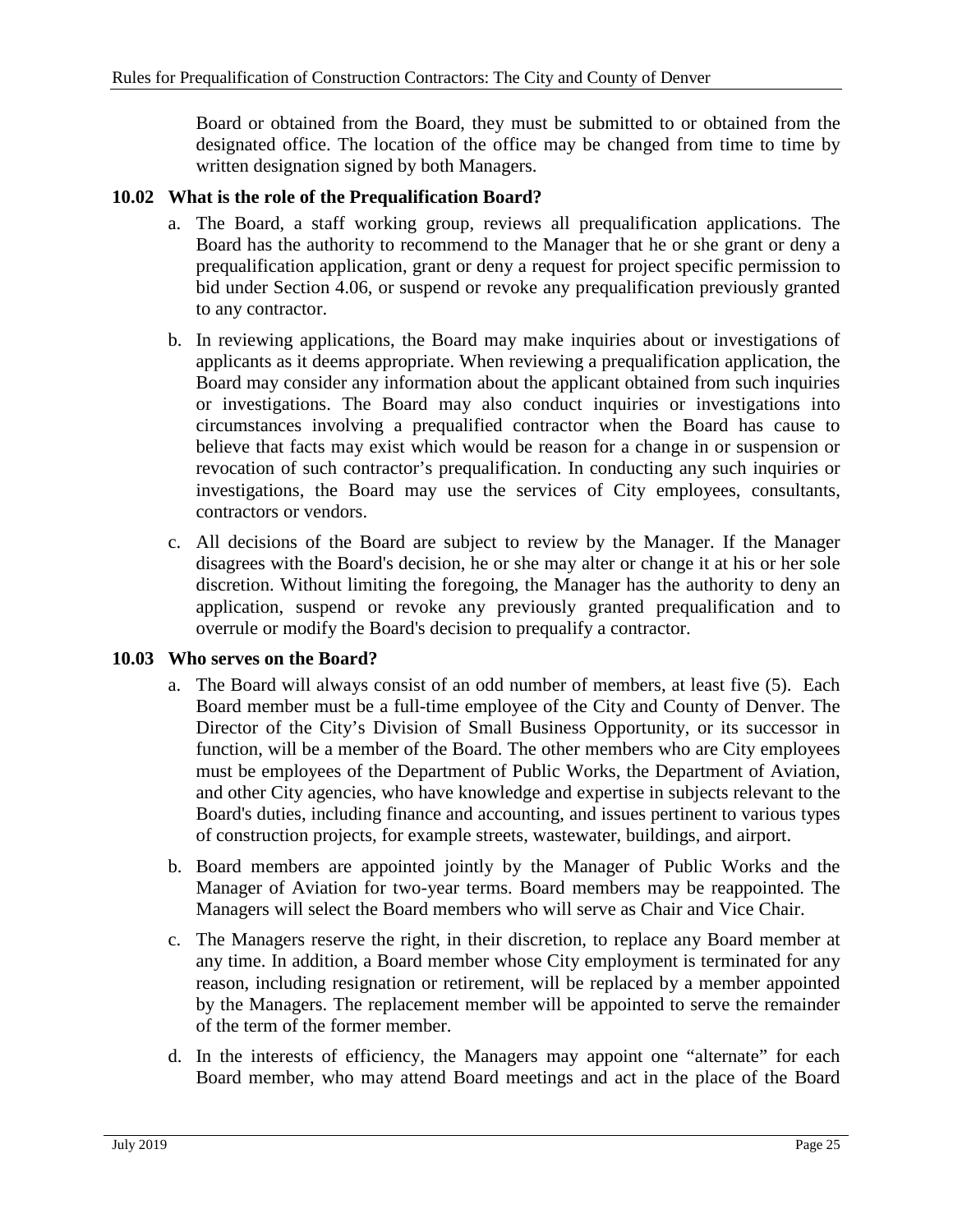member when a Board member is unable to attend. A member's alternate should possess similar knowledge and experience and preferably should be employed in the same department, division or group as the Board member. Alternates do not automatically become Board members upon the resignation or other termination of a Board member's appointment, but an alternate for a terminated or resigned member may act in such former member's stead until the Managers appoint a replacement.

e. In addition to appointing Board members, the Managers may designate employees within their Departments to provide technical support to the Board, including but not limited to financial analysis. The Managers may also obtain the cooperation of other City departments to provide technical support. Employees providing these services will not be appointed to the Board but may attend Board meetings as necessary or appropriate.

## <span id="page-29-0"></span>**10.04 How does the Board operate?**

- a. The Board may adopt its own rules of organization and procedure.
- b. The Board will hold meetings, as needed, to review applications and to consider other matters involving the administration or implementation of these regulations.
- c. A majority of the total number of the members of the Board will constitute a quorum. A quorum is required for transacting all official Board business, regardless of the nature of the meeting. Duly-appointed alternate attending meetings in place of a board member will count toward the quorum and may vote at that meeting. All Board decisions require a vote by a majority of the members and alternates present at a meeting. A Board member who is unable to attend a Board meeting in person and who is not represented by his alternate, may participate by videoconferencing or speaker telephone, and such member may be counted as in attendance for purposes of constituting a quorum.
- d. The Board may conduct meetings by telephone, live computer network technology, videoconferencing and other electronic technology, when authorized by the Chair or in the Chair's absence by the Vice Chair. A written notice of the time of the telephone or online meeting and the matters to be discussed at such meeting will be delivered in advance to each Board member by fax or by e-mail. The notice will be accompanied by background documents of the same nature as are customarily reviewed by Board members at regular meetings. Minutes will be kept.
- e. A quorum of the Board may take action without a meeting, by means of e-mail or telephone communication. Actions taken without a meeting using any form of communication other than e-mail will be set out in a written statement signed by all Board members participating in such action; e-mails will be maintained as the record of actions taken in that manner. All such actions will be disclosed at the next Board meeting.

## <span id="page-29-1"></span>**10.05 Is the minimum contract limit for prequalification subject to review?**

Periodically, Board members assigned by the Chairman will review the current cost of building and other types of construction in the City using available construction indices and other sources and will determine an average cost per square foot for different types of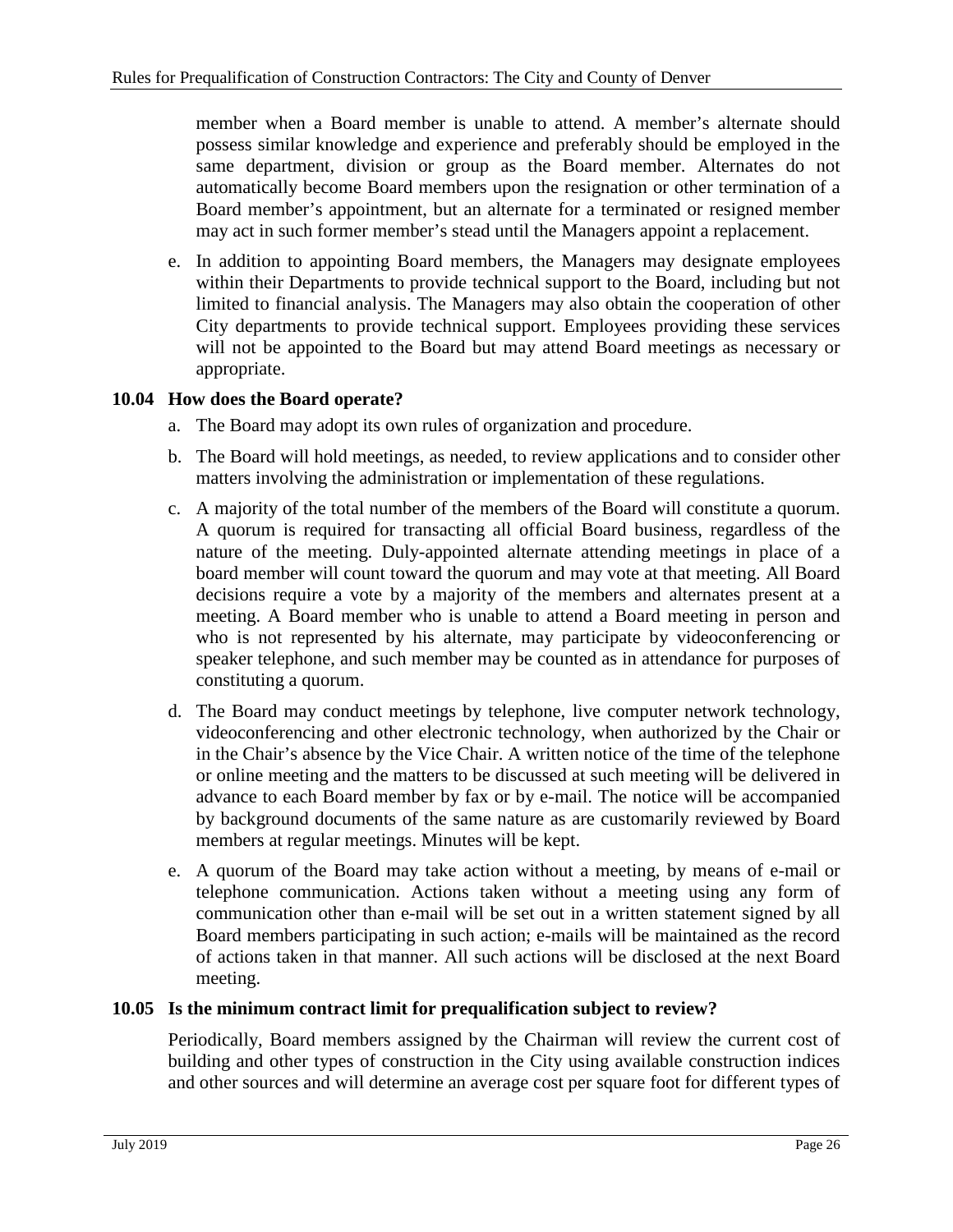structures and unit costs for other types of construction. The percentage increase or decrease in cost per square foot or other unit during the previous two years will be analyzed in order to determine whether the Managers should adjust the minimum prequalification dollar limit based upon increases or decreases in such cost. The Board will inform the Managers of the results of its research and analysis and its recommendation as to whether the Managers should adopt a new minimum limit, and if so the amount of such limit. Adjustments to the minimum prequalification limit must be made by amendment to these rules in accordance with applicable provisions of the Revised Municipal Code.

## <span id="page-30-0"></span>**10.06 How will the transition from the old rules to these revised rules be handled?**

All contractors whose prequalification will expire on June 30, 2019, and who apply for renewal will be considered for renewal under these revised rules, including their categories and dollar limits. The Department will convert the categories and/or dollar limits of Contractors whose prequalification expires later than June 30, 2019, to corresponding categories and/or dollar limits under these revised rules. Each such Contractor will be notified in writing of the results of its conversion. The categories and dollar limits assigned to a contractor as a result of the conversion will be effective only until the contractor's current prequalification expires.

#### REMAINDER OF PAGE INTENTIONALLY BLANK